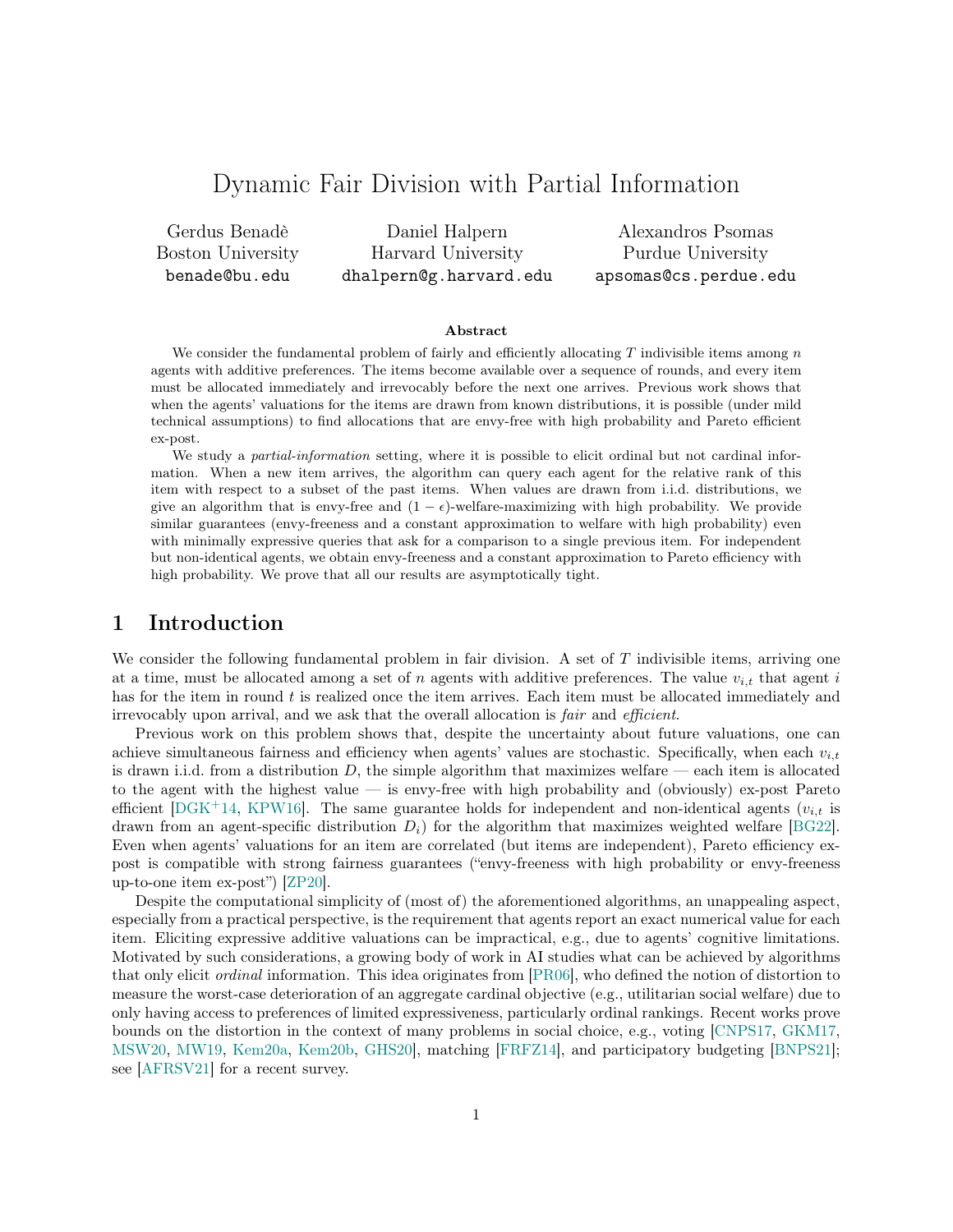In this paper, we study the power and limits of eliciting ordinal information in dynamic fair division. The value  $v_{i,t}$  of agent i for item t is drawn from an unknown distribution upon arrival, and the algorithm is provided, from each agent, partial ordinal information about this item, e.g., its rank relative to the past items allocated to this agent, or even just a single past item allocated to this agent. Under what distributional assumptions and elicitation constraints, can we simultaneously achieve qualitative fairness and efficiency? We answer these questions.

#### 1.1 Our Contribution

We start by establishing a separation between the cardinal setting and our ordinal one. Pareto efficiency alone is trivial (allocate all goods to the same agent) and, in the cardinal setting, it is known that Pareto efficiency ex-post is compatible with envy-freeness with high probability (as long as agents are independent). We prove (Theorem [4\)](#page-6-0) that in our setting, even for the case of two i.i.d. agents and any known distribution, envy-freeness with high probability is incompatible with even a very mild notion of (exact) Pareto efficiency, one-swap-Pareto efficiency, which requires that there is no beneficial one-to-one trade of items between agents (but allows for improvements via many-to-many trades of items).

We proceed to give an essentially matching positive result. For any number of i.i.d. agents and an unknown distribution  $D$ , there exists an algorithm (Algorithm [1\)](#page-8-0) that is envy-free with high probability and guarantees a  $(1 - \varepsilon)$ -approximation to the optimal utilitarian social welfare (the sum of utilities), for all  $\varepsilon > 0$ , with high probability (Theorem [5\)](#page-8-1). When an item arrives, the algorithm learns for each agent i its relative rank compared to a subset of prior items allocated to agent i (but otherwise knows nothing about the underlying numerical valuation). Our algorithm works in epochs. Each epoch has an exploration/sampling phase, where each agent gets a pre-determined number of items, followed by an exploitation/ranking phase, where each fresh item is given to an agent whose empirical quantile is largest. The goal is to make a sublinear number of errors compared to the "ideal" algorithm that allocates each item to the agent with the highest true quantile. The algorithm has to balance the need for sampling, which leads to more accurate empirical quantiles, against the number of inefficient allocations made while sampling. A significant technical barrier is that we cannot fix a target accuracy because the underlying distribution is unknown. That is, for every fixed accuracy for the empirical quantiles, there exists a distribution for which this accuracy is not good enough for even a constant approximation to the optimal welfare. Instead, we need to make our epochs progressively longer, thereby guaranteeing progressively better bounds.

Given this strong positive result, we explore the limits of what we can achieve when further restricting the amount of information available. What if each agent can remember only a single item previously allocated to them, and the fresh item is compared to just this one item?<sup>[1](#page-1-0)</sup> Surprisingly, the aforementioned positive result can almost be recovered even in this very restrictive setting. We prove that there exists an algorithm (Algorithm [2\)](#page-12-0) that is envy-free with high probability and guarantees a  $(1 - 1/e)^2 - \varepsilon$  approximation to the optimal welfare with high probability, for all  $\varepsilon > 0$  (Theorem [9\)](#page-12-1). Our algorithm again proceeds in epochs with gradually increasing exploration and exploitation phases; this time the goal is a sublinear number of differences compared to allocating each item to a uniformly random agent with quantile at least  $1 - 1/n$ , which we prove is envy-free and approximately efficient (Lemmas [2](#page-4-0) and [1\)](#page-3-0). When exploring, the algorithm puts a new item in memory, estimates its quantile, and rejects it if not sufficiently close to  $1 - 1/n$ . We need to sample enough to ensure high confidence in the estimated quantile, but also account for the additional sampling since an item's quantile value might be far from  $1 - 1/n$  to begin with; several technical details need to be accounted for. We give a near-matching lower bound: no algorithm with a memory of one item can achieve a 0.999−approximation to the social welfare with high probability; therefore a constant approximation (which Algorithm [2](#page-12-0) provides) is all we can hope for.

Finally, we relax the i.i.d. condition and study agents that are independent but not identical; each agent  $i$ 's values are drawn from an unknown distribution  $D_i$ . Even with unbounded memory, we show that it is is values are than from an unknown distribution  $D_i$ . Even with unbounded memory, we show that it is<br>impossible to get a  $\frac{1+\sqrt{5}}{4} \approx .809$  approximation to Pareto efficiency with probability more than 2/3, even

<span id="page-1-0"></span><sup>1</sup>So, the algorithm only learns if the new item is better or worse than the item in memory and may, at that time, choose to replace the item in memory.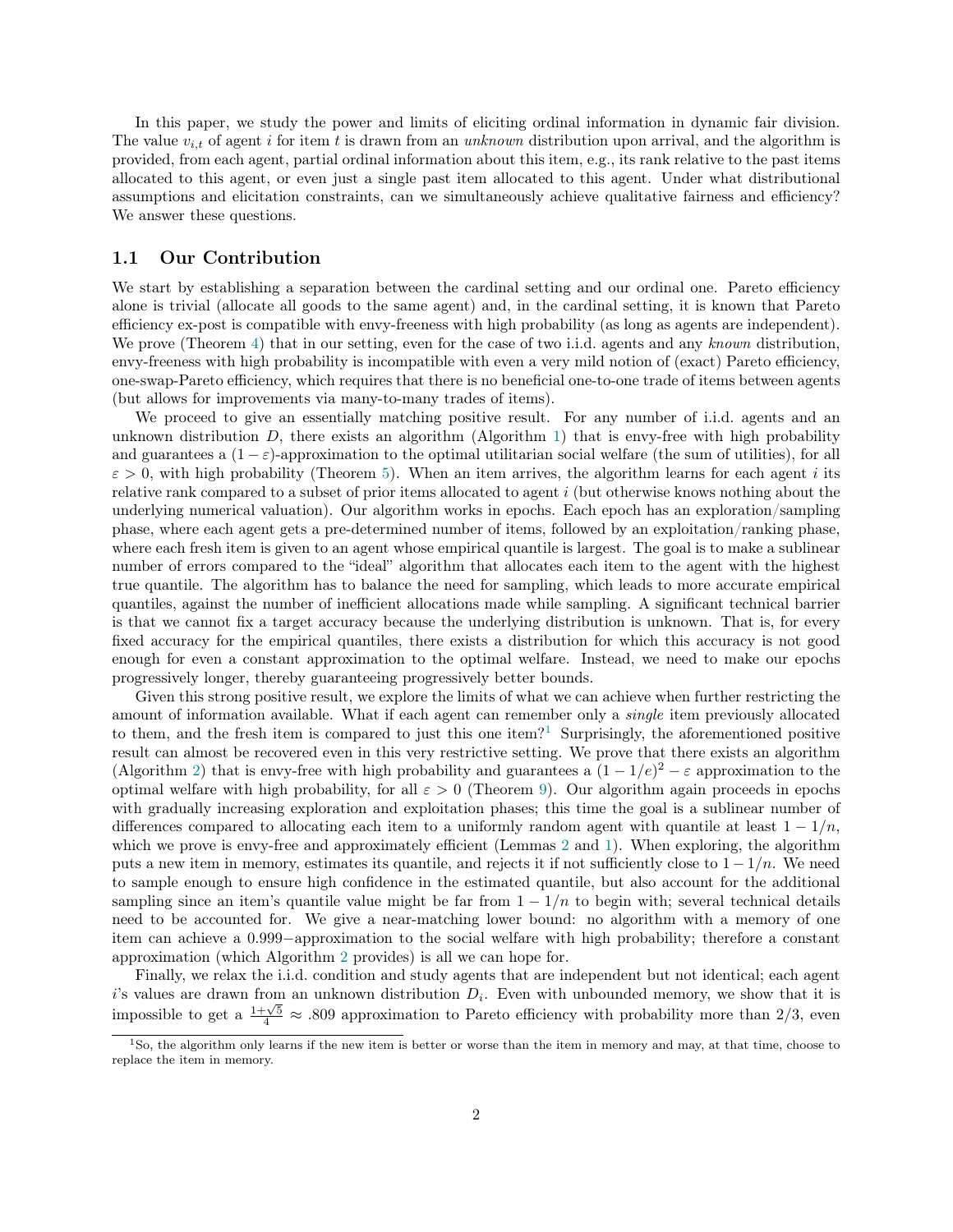for two agents (Theorem [12\)](#page-13-0). At the same time, we prove that Algorithms [1](#page-8-0) and [2](#page-12-0) are envy-free and  $1/e$ approximately Pareto efficient with high probability! Note that, though both algorithms give the same formal guarantees and Algorithm [2](#page-12-0) elicits strictly less information, one might still prefer to use Algorithm [1](#page-8-0) since it has significantly shorter exploration phases.

We leave the study of correlated agents as an interesting open problem. Finally, we note that beyond stochastic valuations, [\[BKPP18\]](#page-16-5) show that it is possible to achieve sublinear envy by randomly allocating every item when agents' valuations are adversarially generated (and this is optimal); however, sublinear envy is incompatible with non-trivial efficiency even in the cardinal setting [\[ZP20\]](#page-18-0).

#### 1.2 Related Work

A number of works study fair division under ordinal preferences, e.g., [\[AGMW15,](#page-16-6) [BEL10,](#page-16-7) [BBL](#page-16-8)+17, [NNR17\]](#page-18-2), but often these models do not assume an underlying cardinal model and work directly on the ordinal preferences. [\[ABM16\]](#page-16-9) assume underlying cardinal information and, among other results, bound the approximation ratio of truthful mechanisms that elicit rankings. Closer to our work, [\[HS21\]](#page-17-8) study rules that have access to the ranking of the top-k items of each agent and bound the ratio of the social welfare of the allocation returned by a rule in the worst case. They also characterize the value of  $k$  needed to achieve prominent notions of fairness, namely envy-freeness up to one item (EF1) and approximate maximin share guarantee (MMS), as well as bound the loss in efficiency incurred due to fairness constraints in this setting.

Our work contributes to the growing literature in dynamic fair division [\[KPS14,](#page-17-9) [AAGW15,](#page-16-10) [FPV15,](#page-16-11) [FPV17,](#page-17-10) [BKPP18,](#page-16-5) [HPPZ19,](#page-17-11) [ZP20,](#page-18-0) [GPT21,](#page-17-12) [BKM22,](#page-16-12) [GBI21,](#page-17-13) [VPF21\]](#page-18-3) (and we note that the welfare-maximizing algorithms of  $[DGK^+14, KPW16, BG22]$  $[DGK^+14, KPW16, BG22]$  $[DGK^+14, KPW16, BG22]$  $[DGK^+14, KPW16, BG22]$  $[DGK^+14, KPW16, BG22]$  work in the dynamic setting, even though the their settings are not explicitly dynamic). To the best of our knowledge, we are the first to study imperfect expressivity in a dynamic setting in fair division.

### 2 Preliminaries

A set of T indivisible items/goods, labeled by  $\mathcal{G} = \{1, 2, \dots, T\}$ , needs to be allocated to a set of n agents, labeled by  $\mathcal{N} = \{1, \ldots, n\}$ . Agent  $i \in \mathcal{N}$  assigns a value  $v_{i,t} \in [0,1]$  to item  $t \in \mathcal{G}$ . We assume agents have additive valuation functions, so  $v_i(S) = \sum_{t \in S} v_{i,t}$  for  $S \subseteq \mathcal{G}$ . An allocation A is a partition of the items into bundles  $A_1, \ldots, A_n$ , where  $A_i$  is the set of items assigned to agent  $i \in \mathcal{N}$ . Each allocation has an associated utility profile  $v(A) = (v_1(A_1), \ldots, v_n(A_n)).$ 

Items arrive online, one per round. The agents' valuations for the item in round  $t$  (the  $t$ -th item) are realized when the item arrives. Every item is allocated immediately and irrevocably before moving on to the next round. We write  $\mathcal{G}^t = \{1, 2, \dots, t\}$  for the set of items that arrived in the first t rounds, and  $A_i^t$  for the allocation of agent  $i$  after the  $t$ -th item was allocated. We consider two different models which specify how values are generated. In the i.i.d. model, the value of agent i for item t is independently drawn from an unknown distribution D with CDF F, i.e.,  $v_{i,t} \sim D$  for all  $i \in \mathcal{N}$  and  $t \in \mathcal{G}$ . In the non-i.i.d. model, the value of item t for agent i is independently drawn from an unknown, agent-dependent distribution  $D_i$ with CDF  $F_i$ , i.e.,  $v_{i,t} \sim D_i$  for all  $i \in \mathcal{N}$  and  $t \in \mathcal{G}$ . We write  $X_i$  for the random variable for i's valuation, and  $X_{i,t}$  for the random variable for i's valuation for item t. It is often convenient to work directly with the quantile of an agent's value rather than the value itself; let  $Q_i = F_i(X_i)$  and  $Q_{i,t} = F_i(X_{i,t})$  respectively be the random variable denoting the quantile of agent i the associated item. Note that all  $Q_i$  and  $Q_{i,t}$  are i.i.d. and follow a Unif[0, 1] distribution. Unless explicitly stated otherwise, we assume all distributions are continuous (i.e., do not have point masses).

**Ordinal Information.** We assume the realizations  $v_{i,t}$  are not available. Instead, our algorithms have access to *ordinal* information. Specifically, given current item  $t$ , the algorithm can access each agent's *ranking* for  $S = \{t\} \cup M$ ,  $M \subseteq \mathcal{G}^{t-1}$ . The size of M, which we will informally refer to as the *memory size*, determines the complexity of eliciting information from each agent. In one extreme, agent  $i$  compares a new item  $t$  to a single item they had previously received, i.e.,  $M \subseteq A_i^{t-1}, |M| \leq 1$ . In the other extreme, t is compared to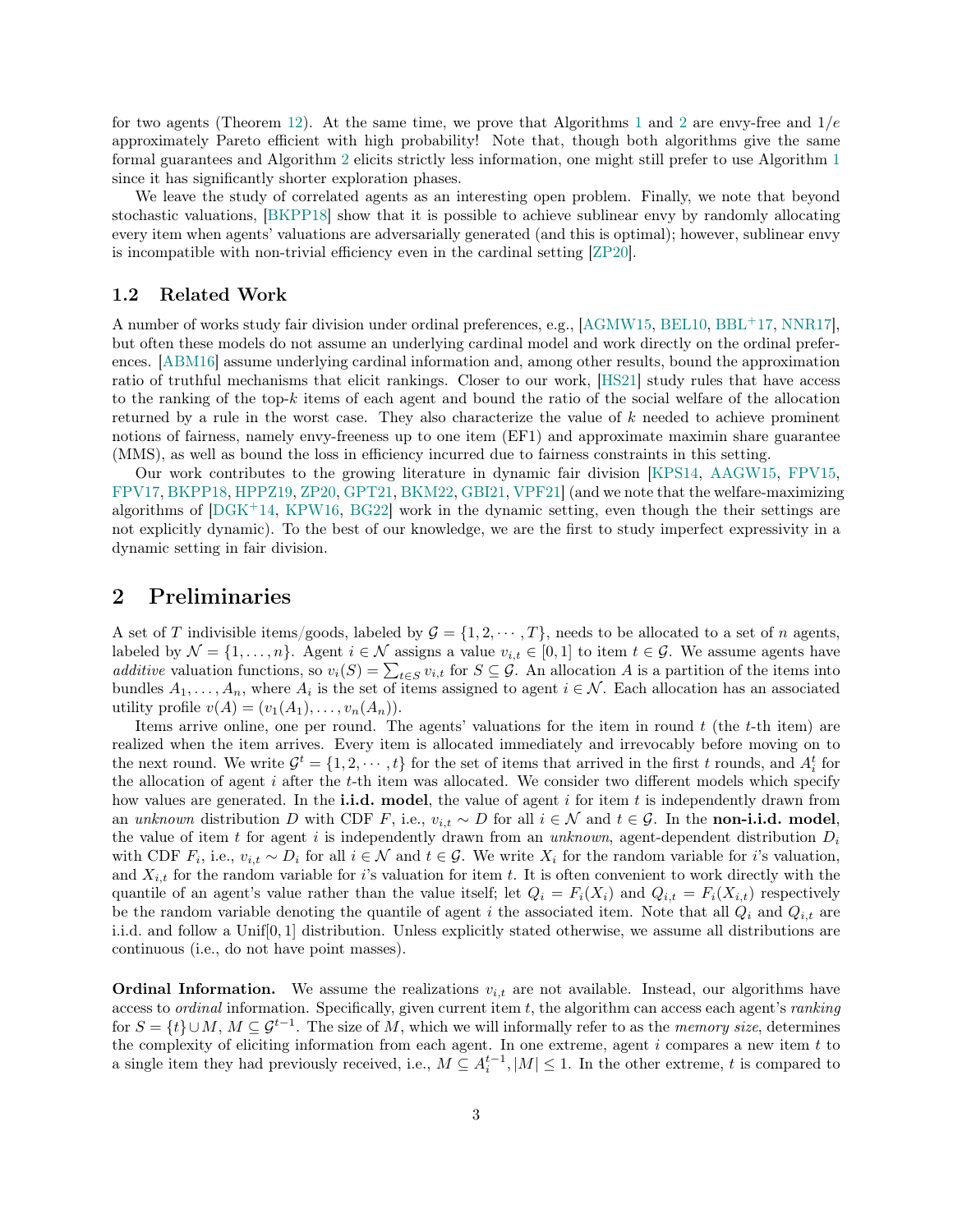all previous items she received, so  $M = A_i^{t-1}$ . We write  $\sigma_i(S)$  for the ranking of agent i for a subset S of the items, and  $\sigma_i^{-1}(S, t)$  for the position of item  $t \in S$  with respect to a subset S according to agent i. The highest value item is in position 1 and the lowest in position |S|. For example, if  $S = \{1, 4\}$ ,  $v_{i,1} = 1$  and  $v_{i,4} = 0.1, \sigma_i(S) = (1 \succ 4), \sigma_i^{-1}(S, 1) = 1 \text{ and } \sigma_i^{-1}(S, 4) = 2.$ 

**Algorithms.** An algorithm  $A$ , in each step t, queries each agent for ordinal information with respect to some subset M and then makes a (possibly randomized) allocation decision based on this ordinal information and the history so far. An instance of our problem is parameterized by the number of agents  $n$  and the (unknown) value distributions  $D_1, \ldots, D_n$ . Let  $\mathcal{E}_P(t)$  be the event that some algorithm satisfies property P (e.g., envy-freeness or PO or  $\varepsilon$ -welfare) at time t. We are interested in the probability that an algorithm satisfies certain properties in the limit, as the number of rounds tends to infinity, where the randomness is over the random choices of the algorithm as well as the randomness in the valuations.

**Definition 1.** An algorithm satisfies P with high probability if  $\lim_{t\to\infty} \Pr[\mathcal{E}_P(t)] = 1$ .

Note that this definition of high probability allows for dependency on  $n$  and the underlying distributions (i.e., they are treated as constants).

**Efficiency notions.** An allocation A Pareto dominates an allocation A', denoted  $A \succ A'$ , when  $v_i(A_i) \ge$  $v_i(A'_i)$  for all  $i \in \mathcal{N}$  and there exists  $j \in \mathcal{N}$  with  $v_j(A_j) > v_j(A'_j)$ . An allocation A is *Pareto efficient* or Pareto optimal (PO) if there is no feasible (integral) allocation that Pareto dominates it. An allocation  $A'$  is in the (one) swap-neighborhood of  $A$  when it can be created from  $A$  with a single exchange of items between one pair of agents. Formally, there exist  $i, j \in \mathcal{N}$  and items  $z_j \in A_j$  and  $z_i \in A_i$  so that  $A'_i =$  $(A_i \setminus \{z_i\}) \cup \{z_j\}, A'_j = (A_j \setminus \{z_j\}) \cup \{z_i\}, \text{ and } A'_k = A_k \text{ for all other agents } k \neq i, j.$  An allocation A is one-swap Pareto optimal (SPO) if it is undominated by any allocation in its swap-neighborhood. We use a notion of approximate efficiency defined by [\[RF90\]](#page-18-4) according to which an allocation A is  $\alpha$ -Pareto efficient when  $v(A)/\alpha$  is undominated.

The social welfare of an allocation A is  $\mathsf{sw}(A) = \sum_{i \in \mathcal{N}} v_i(A_i)$ . Let allocation  $A^*$  denote a (social) welfare optimal allocation for which  $sw(A^*) \ge sw(A)$  for all feasible allocations A. An allocation provides an  $\alpha$ approximation to welfare if  $\mathsf{sw}(A) \geq \alpha \cdot \mathsf{sw}(A^*)$ .

**Fairness notions.** We focus on a prominent notion of fairness called *envy-freeness*. An allocation  $A<sup>T</sup>$  =  $(A_1^T, \ldots, A_n^T)$  of T items is envy-free (EF) when  $v_i(A_i^T) \ge v_i(A_j^T)$  for all  $i, j \in \mathcal{N}$ , and c-strongly-envy-free (c-strong-EF) when  $v_i(A_i) \ge v_i(V_i) + cT$ .

# 3 Ideal Quantile-based Algorithms.

For our analysis, it will be useful to compare our algorithms with ideal algorithms that know exact quantile values for every item (and, in fact, several of our lower bounds apply to these stronger algorithms too). Two ideal algorithms of interest are (1) quantile maximization, which allocates each item to the agent with the highest quantile value for it, and (2) "q−threshold," which allocates each item uniformly at random among agents whose quantile is at least  $q$  (and uniformly at random over all agents, if all quantile values are less than  $q$ ).

In the i.i.d. model, quantile maximization is the same as value maximization, and thus envy-free with high probability and ex-post welfare optimal. The property we will use is c-strong envy-freeness, for some distribution-dependent constant c, which we state as Lemma [1.](#page-3-0) This was essentially proved by  $[DGK^+14]$  $[DGK^+14]$ ; we provide an alternate proof that also works, essentially unchanged, for the  $\frac{n-1}{n}$ -threshold algorithm; it can be found in Appendix [A.1.](#page-19-0)

<span id="page-3-0"></span>**Lemma 1.** [Essentially  $[DGK^+14]$  $[DGK^+14]$ .] In the i.i.d. and non-i.i.d. models, the quantile maximization algorithm and the  $\frac{n-1}{n}$ -threshold algorithm are c-strongly-envy-free, with high probability, where the constant  $c = \min_{i \in \mathcal{N}} (\mathbb{E}[X_i^{n'} | Q_i \ge 1/2] - \mathbb{E}[X_i])/(4n).$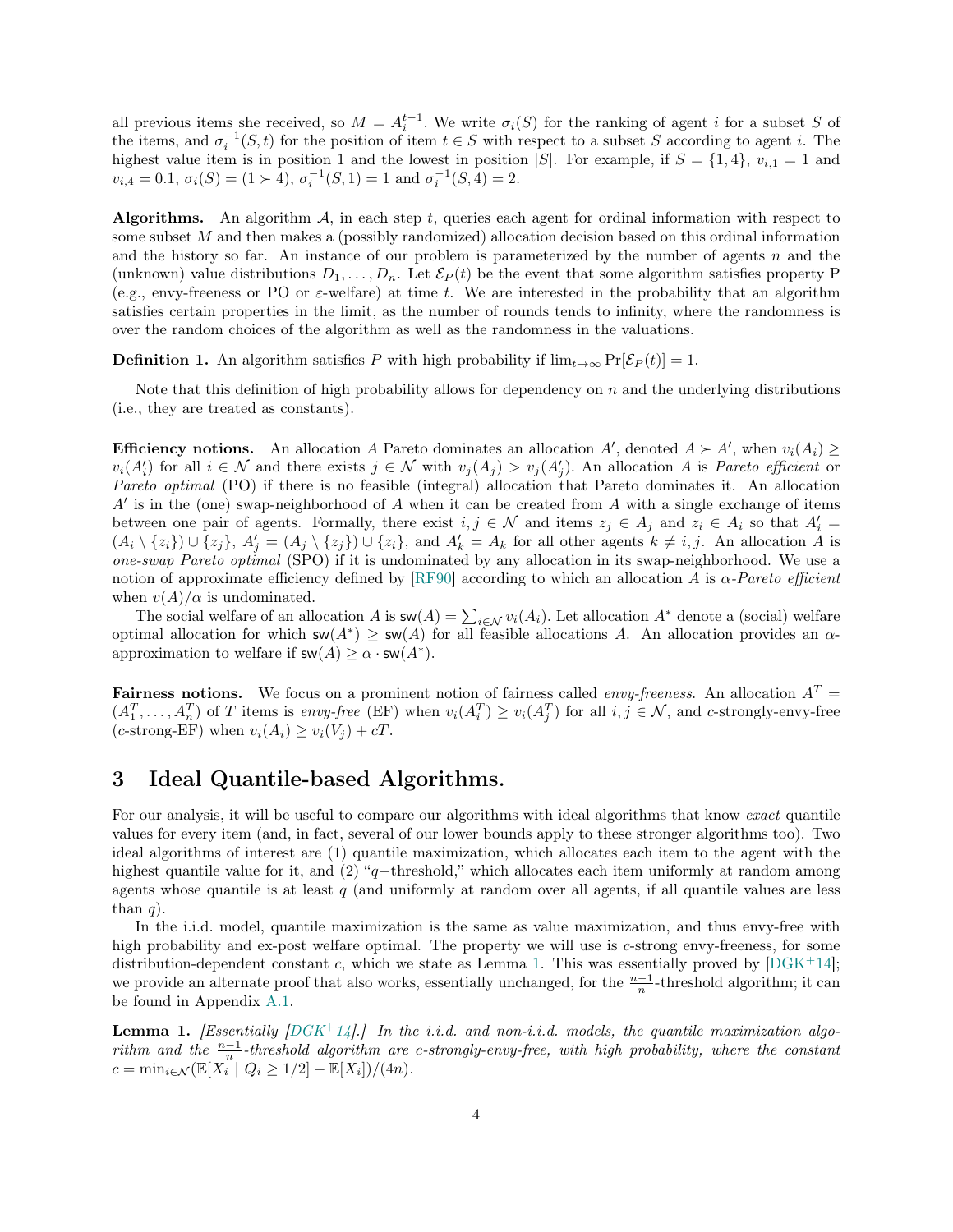Note that  $c$  is strictly positive since our distributions are continuous. In the i.i.d. model, we show that the  $\frac{n-1}{n}$ -threshold algorithm gives a  $\left(1-\frac{1}{e}\right)^2 - \varepsilon$  approximation to welfare (Lemma [2\)](#page-4-0) with high probability.

<span id="page-4-0"></span>**Lemma 2.** In the i.i.d. model, the  $\frac{n-1}{n}$ -threshold algorithm guarantees a  $((1-\frac{1}{e})^2-\varepsilon)$ -approximation to welfare, with high probability, for all  $\varepsilon > 0$ .

*Proof.* Let F be the CDF of an arbitrary continuous distribution. The expected contribution of an item to the welfare of the threshold algorithm is at least

$$
\mathop{\mathbb{E}}_{Q \sim \text{Unif}[0,1]} \left[ F^{-1}(Q) \mid Q \geq \frac{n-1}{n} \right] \cdot \Pr_{\vec{Q} \sim \text{Unif}[0,1]^n} \left[ \max_{i \in \mathcal{N}} Q_i \geq \frac{n-1}{n} \right].
$$

For the first term we have

$$
\mathbb{E}_{Q \sim \text{Unif}[0,1]} \left[ F^{-1}(Q) \mid Q \geq \frac{n-1}{n} \right] = \mathbb{E}_{Q \sim \text{Unif}[\frac{n-1}{n},1]} \left[ F^{-1}(Q) \right]
$$
\n
$$
= \left( \int_{\frac{n-1}{n}}^{1} F^{-1}(q) \cdot f_{\text{Unif}[\frac{n-1}{n},1]}(q) dq \right)
$$
\n
$$
= \left( \int_{\frac{n-1}{n}}^{1} F^{-1}(q) \cdot n dq \right)
$$
\n
$$
\geq (f_{\text{Beta}[n,1]}(x) = nx^{n-1}) \left( \int_{\frac{n-1}{n}}^{1} F^{-1}(q) \cdot f_{\text{Beta}[n,1]}(q) dq \right)
$$
\n
$$
= \mathbb{E}_{Q \sim \text{Beta}[n,1]} \left[ F^{-1}(Q) \mid Q \geq \frac{n-1}{n} \right] \cdot \mathbb{E}_{Q \sim \text{Beta}[n,1]} \left[ Q \geq \frac{n-1}{n} \right]
$$
\n
$$
\geq \mathbb{E}_{Q \sim \text{Beta}[n,1]} \left[ F^{-1}(Q) \right] \cdot \mathbb{E}_{Q \sim \text{Beta}[n,1]} \left[ Q \geq \frac{n-1}{n} \right]
$$
\n
$$
= \mathbb{E}_{\vec{Q} \sim \text{Unif}[0,1]^n} \left[ F^{-1}(\max_{i \in \mathcal{N}} Q_i) \right] \cdot \mathbb{E}_{Q \sim \text{Unif}[0,1]^n} \left[ \max_{i \in \mathcal{N}} Q_i \geq \frac{n-1}{n} \right],
$$

where we used the fact that the maximum of n draws from  $U[0, 1]$  follows a Beta $(n, 1)$ . The expected contribution to the welfare is thus at least

$$
\mathop{\mathbb{E}}_{\vec{Q} \sim \text{Unif}[0,1]^n} \left[ F^{-1}(\max_{i \in \mathcal{N}} Q_i) \right] \left( 1 - \left( 1 - \frac{1}{n} \right)^n \right)^2 \ge \left( 1 - \frac{1}{e} \right)^2 \mathop{\mathbb{E}}_{\vec{Q} \sim \text{Unif}[0,1]^n} \left[ F^{-1}(\max_{i \in \mathcal{N}} Q_i) \right]
$$

Finally, for any fixed  $\varepsilon > 0$ , standard Chernoff bounds tell us that with high probability, the optimal welfare of T items is at most  $T \cdot (1 + \varepsilon/2) \mathbb{E}_{\vec{Q} \sim \text{Unif}[0,1]^n} \left[ F^{-1}(\max_{i \in \mathcal{N}} Q_i) \right]$  while the welfare of the threshold algorithm is at least  $T \cdot (1 - \varepsilon/2) (1 - \frac{1}{e})^2 [\mathbb{E}_{\vec{Q} \sim \text{Unif}[0,1]^n} [F^{-1}(\max_{i \in \mathcal{N}} Q_i)].$  Indeed, the expected optimal welfare is equal to  $T \cdot \mathbb{E}_{\vec{Q} \sim \text{Unif}[0,1]^n} \left[ F^{-1}(\max_{i \in \mathcal{N}} Q_i) \right]$ , the sum of T i.i.d. random variables with expectation  $\mathbb{E}_{\vec{Q} \sim \text{Unif}[0,1]^n} \left[ F^{-1}(\max_{i \in \mathcal{N}} Q_i) \right]$ . The standard multiplicative Chernoff bound says that the sum of i.i.d. variables exceeds  $(1 + \epsilon/2)$  times its expectation  $\mu$  is at most exp $(-\mu \epsilon^2/12)$ . Plugging in  $\mu = T \cdot \mathbb{E}_{\vec{Q} \sim \text{Unif}[0,1]^n} \left[ F^{-1}(\max_{i \in \mathcal{N}} Q_i) \right]$ , we get the desired statement. The statement about the welfare of the threshold algorithm follows similarly. Thus, the algorithm is a

$$
\left(1 - \frac{1}{e}\right)^2 \cdot \left(1 - \frac{\varepsilon}{2}\right) / \left(1 + \frac{\varepsilon}{2}\right) \ge \left(1 - \frac{1}{e}\right)^2 \left(1 - \varepsilon\right) \ge \left(1 - \frac{1}{e}\right)^2 - \varepsilon
$$

approximation to welfare, with high probability.

 $\Box$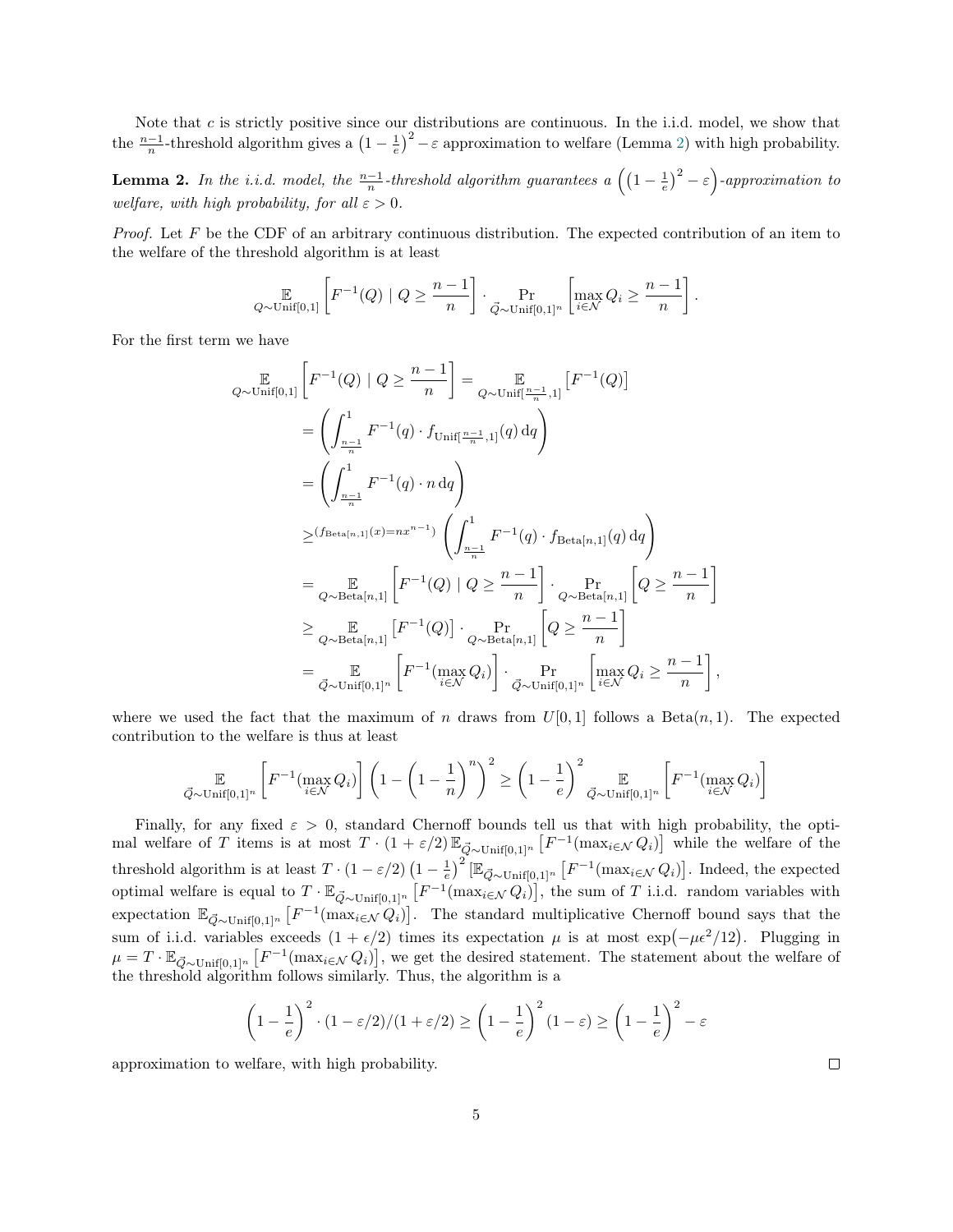Finally, we prove that both ideal algorithms are approximately efficient. Let  $\mathcal{P}^*$  be the following property of an allocation: all items such that exactly one agent has quantile values at least  $1 - 1/n$  are in the bundle of this agent. Both ideal algorithms (quantile maximization and  $1 - 1/n$ -threshold) satisfy  $\mathcal{P}^*$ . We prove that, in the non-i.i.d. model,  $\mathcal{P}^*$  implies an almost  $1/e$  approximation to efficiency. Our proof uses the fact that there is a (roughly)  $1/e$  probability that exactly one agent has the high quantile, so the value of an agent's bundle in an algorithm that satisfies  $\mathcal{P}^*$  is, with high probability, a  $1/e$  approximation to their value for their  $T/n$  most valuable items. Therefore, when considering an alternate allocation  $A'$ , the agent in  $A'$ that gets at most  $T/n$  items cannot be improved upon by more than a  $1/e$  factor.

<span id="page-5-0"></span>**Lemma 3.** In the non-i.i.d. model, every algorithm whose allocations satisfy  $\mathcal{P}^*$  is  $(1/e - \varepsilon)$ -Pareto optimal, with high probability, for all  $\varepsilon > 0$ .

*Proof.* Fix an  $\varepsilon \in (0,1)$ , and choose  $\varepsilon'$  such that  $\frac{1-\varepsilon'}{(1+\varepsilon')}$  $\frac{1-\varepsilon'}{(1+\varepsilon')^2} \cdot \frac{1}{e} > \frac{1}{e} - \varepsilon$  (using  $\varepsilon' = \varepsilon/3$  will do). Fix distributions with CDFs  $F_1, \ldots, F_n$  for each agent  $i \in \mathcal{N}$ , and a time T. Suppressing the superscript, for ease of notation, let  $A_i = A_i^T$  be the bundle allocated at time T to each agent i by an algorithm that satisfies  $\mathcal{P}^*$ . Let  $A_i^{\text{top}}$ be the set of the  $T/n$  most valuable items for each agent i. Let  $A_i^{\text{high}} = \{ t \in \mathcal{G}^T \mid F_i(v_{i,t}) \geq 1 - \frac{1+\varepsilon'}{n} \}$  $\frac{+ \varepsilon'}{n}$  } be the set of items that agent i has "high" value for, in the sense that they come from the top  $\frac{1+\varepsilon'}{n}$  $\frac{1}{n}$  portion of their distribution. We show the following 3n events,  $\mathcal{E}_{ij}$  for  $i \in \mathcal{N}$  and  $j \in \{1, 2, 3\}$ , occur simultaneously with high probability (in  $T$ ).

1.  $\mathcal{E}_{i1}: v_i(A_i^{\text{top}}) \leq v_i(A_i^{\text{high}})$ . 2.  $\mathcal{E}_{i2}: v_i(A_i^{\text{high}}) \leq T \cdot \frac{(1+\varepsilon')^2}{n}$  $\frac{e^{-\varepsilon}}{n} \mathbb{E}_{Q \sim \text{Unif}[1-1/n,1]}[F^{-1}(Q)].$ 3.  $\mathcal{E}_{i3}: v_i(A_i) \geq T \cdot \frac{1-\varepsilon'}{en}$  $\frac{-\varepsilon'}{en} \mathbb{E}_{Q \sim \text{Unif}[1-1/n,1]}[F^{-1}(Q)].$ 

Each of these individually will follow from a straightforward application of Hoeffding's inequality or Chernoff bounds, showing they each individually occur with probability exponentially close to 1 in T. This implies that they all occur simultaneously with high probability. Finally, we will show that conditioned on all 3n occurring, the allocation is  $(1/e - \varepsilon)$ -PO.

Let us begin with  $\mathcal{E}_{i1}$  for each agent i. The event occurs when there are at least  $T/n$  items  $t \in \mathcal{G}^T$  such that  $F_i(v_{i,t}) \geq 1 - \frac{1+\varepsilon'}{n}$  $\frac{1+\varepsilon'}{n}$ . Each item independently satisfies this property  $(F_i(v_{i,t}) \geq 1 - \frac{1+\varepsilon'}{n})$  $\frac{1}{n}$ ) with probability  $1+\varepsilon'$  $\frac{1}{2} \epsilon'$ . Hence the probability this does not occur is at most  $2 \exp(-2\epsilon'^2 T)$ .

Next, consider  $\mathcal{E}_{i2}$  for each agent *i*. The expected contribution of each item to  $v_i(A_i^{\text{high}})$  is

$$
\label{eq:Q} \begin{split} \mathop{\mathbb{E}}_{Q \sim \text{Unif}[0,1]} \left[ F_i^{-1}(Q) \cdot \mathbb{I} \left[ Q \geq 1 - \frac{1+\varepsilon'}{n} \right] \right] = \frac{1+\varepsilon'}{n} \mathop{\mathbb{E}}_{Q \sim \text{Unif}[1-\frac{1+\varepsilon'}{n},1]} [F_i^{-1}(Q)] \\ & \leq \frac{1+\varepsilon'}{n} \mathop{\mathbb{E}}_{Q \sim \text{Unif}[1-\frac{1}{n},1]} [F_i^{-1}(Q)]. \end{split}
$$

We now use the following multiplicative version of the Chernoff bound,

$$
\Pr\left[\sum_{i} X_{i} \geq (1+\delta) \sum_{i} \mathbb{E}[X_{i}] \right] \leq \exp\left(-\frac{\delta^{2}}{3} \sum_{i} \mathbb{E}[X_{i}]]\right),\end{aligned}
$$

to conclude that the probability that  $v_i(A_i^{\text{high}})$  exceeds  $T \cdot \frac{(1+\varepsilon')^2}{n}$  $\frac{e^{-\varepsilon}}{n} \mathbb{E}_{Q \sim \text{Unif}[1-1/n,1]}[F^{-1}(Q)] \geq (1+\varepsilon')$  $\mathbb{E}[v_i(A_i^{\text{high}})]$  is at most  $\exp\left(-\frac{\varepsilon'^2(1+\varepsilon')\mathbb{E}_{Q\sim\text{Unif}[1-\frac{1}{n},1]}[F_i^{-1}(Q)]}{3n}\right)$  $\frac{\min\{1-\frac{1}{n},1\} [F_i^{-1}(Q)]}{3n}\cdot T$ .

Finally, consider  $\mathcal{E}_{i3}$  for each agent i. We will show that the expected contribution of each item to  $v_i(A_i)$  is at least  $\frac{1}{en} \cdot \mathbb{E}_{Q \sim \text{Unif}[1-\frac{1}{n},1]}[F_i^{-1}(Q)]$ . Indeed, consider an item such that the quantile for agent *i* is  $Q_i > 1 - 1/n$  while  $Q_j < 1 - 1/n$  for all agents  $j \neq i$ . This occurs with probability  $\frac{1}{n} \cdot \left(1 - \frac{1}{n}\right)^{n-1} \geq \frac{1}{en}$ ,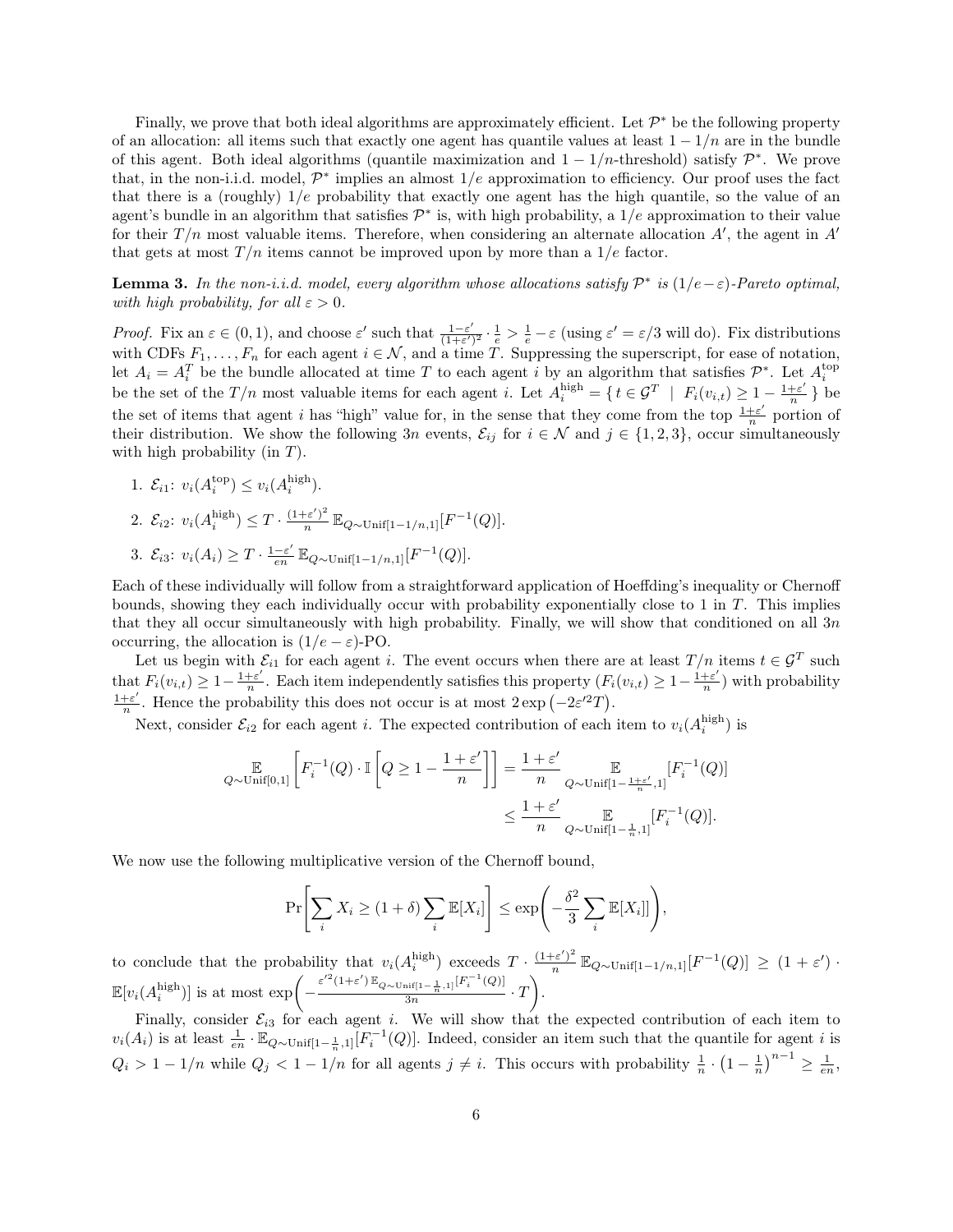and when this occurs, since the algorithm satisfies  $\mathcal{P}^*$ , it must allocate the item to i. Further, when this does occur, the expected value of such an item is  $\mathbb{E}_{Q\sim \text{Unif}[1-\frac{1}{n},1]}[F_i^{-1}(Q)]$ , since it is independent of the other agent's values. Hence the expectation is at least  $\frac{1}{en} \mathbb{E}_{Q\sim \text{Unif}[1-\frac{1}{n},1]}[F_i^{-1}(Q)]$ . Finally, we again use a multiplicative Chernoff bound to show that

$$
\Pr\Biggl[v_i(A_i) \leq (1-\epsilon')\cdot \frac{T}{en} \mathop{\mathbb{E}}_{Q\sim \text{Unif}[1-\frac{1}{n},1]}[F_i^{-1}(Q)]\Biggr] \leq \exp\left(-\frac{\varepsilon'^2\, \mathbb{E}_{Q\sim \text{Unif}[1-\frac{1}{n},1]}[F_i^{-1}(Q)]}{2en}\cdot T\right).
$$

Now, suppose that  $\mathcal{E}_{ij}$  hold for all  $i \in \mathcal{N}$  and  $j \in \{1, 2, 3\}$ . We show that this implies the allocation  $A_1, \ldots, A_n$  is  $(1/e - \varepsilon)$ -PO. Fix an arbitrary allocation  $A'_1, \ldots, A'_n$ . We show there exists an agent  $i \in \mathcal{N}$ such that  $v_i(A'_i) < \frac{v_i(A_i)}{1/e-\varepsilon}$ . First, there must be some agent i such that  $|A'_i| \leq T/n$ . Since  $A'_i$  can be at most as valuable as the most-valuable  $T/n$  items, we have

$$
v_i(A'_i) \le v_i(A_i^{\text{top}})
$$
  
\n
$$
\leq^{(\mathcal{E}_{i1})} v_i(A_i^{\text{high}})
$$
  
\n
$$
\leq^{(\mathcal{E}_{i2})} T \cdot \frac{(1+\varepsilon')^2}{n} \mathbb{E}_{Q \sim \text{Unif}[1-1/n,1]}[F^{-1}(Q)]
$$
  
\n
$$
\leq^{(\mathcal{E}_{i3})} \cdot \frac{(1+\varepsilon')^2}{(1-\varepsilon')(1/e)} v_i(A_i)
$$
  
\n
$$
< \frac{1}{1/e - \varepsilon} v_i(A_i),
$$

 $\Box$ 

as needed.

### 4 Unbounded memory in the i.i.d. model

We explore some fundamental limits of our setting. Efficiency by itself is easy: allocate all items to the same agent. However, in contrast to the cardinal setting, we find one-swap Pareto efficiency is incompatible with envy-freeness with high probability, even for two i.i.d. agents, and even when the underlying distribution is known.

<span id="page-6-0"></span>**Theorem 4.** In the i.i.d. model, even for  $n = 2$  agents, there does not exist an algorithm A which is oneswap Pareto efficient and envy-free with high probability, even when values are sampled according to D, for any continuous, bounded and known value distribution D.

*Proof.* Fix an arbitrary, continuous value distribution  $D$  and an algorithm  $\mathcal{A}$ .

As the agents are a priori identical, we can assume without loss of generality that  $A$  gives the first item to agent 1. We will show that, with a positive probability, this decision becomes an irrevocable "mistake," in the sense that agent 2 really liked the item and agent 1 did not. This mistake will make envy-freeness and one-swap PO incompatible.

First, we find values to make this mistake sufficiently bad. Let  $g : [0,1] \rightarrow [0,1]$  be the function  $g(q) = \mathbb{E}[X \mid X \leq F^{-1}(q)] / \mathbb{E}[X]$ , which maps a quantile q to the ratio of the expected value of an item below quantile q to the expected value of an arbitrary item.  $g$  is a continuous increasing function with  $g(1) = 1$ , so there is some quantile  $\hat{q} < 1$  such that  $g(\hat{q}) \ge 0.9$ . Let  $q_2^* = \max(\hat{q}, 0.9)$ . Since g is increasing,  $g(q_2^*) \ge g(\hat{q}) \ge 0.9$ . Let  $q_1^* = 0.1$ ,  $v_1^* = F^{-1}(q_1^*)$  and  $v_2^* = F^{-1}(q_2^*)$ . Let  $\mathcal{E}^{\text{mistake}}$  be the event that  $X_{1,1} < v_1^*$ <br>and  $X_{2,1} > v_2^*$ . Define  $c := \Pr[\mathcal{E}^{\text{mistake}}] = (1 - q_2^*) \cdot q_1^*$  to be the probability continuous, so  $c > 0$ . Our lower bound on the probability that the allocation at step t violates either envy-freeness or one-swap PO will only depend on c.

Let  $\mathcal{E}_j$  be the event that for item j we have that both  $X_{1,j} \ge v_1^*$  and  $X_{2,j} \le v_2^*$ . If  $\mathcal{E}^{\text{mistake}}$  occurs, the only way to maintain one-swap Pareto efficiency is to allocate item j to agent 1 every time  $\mathcal{E}_j$  occurs; otherwise,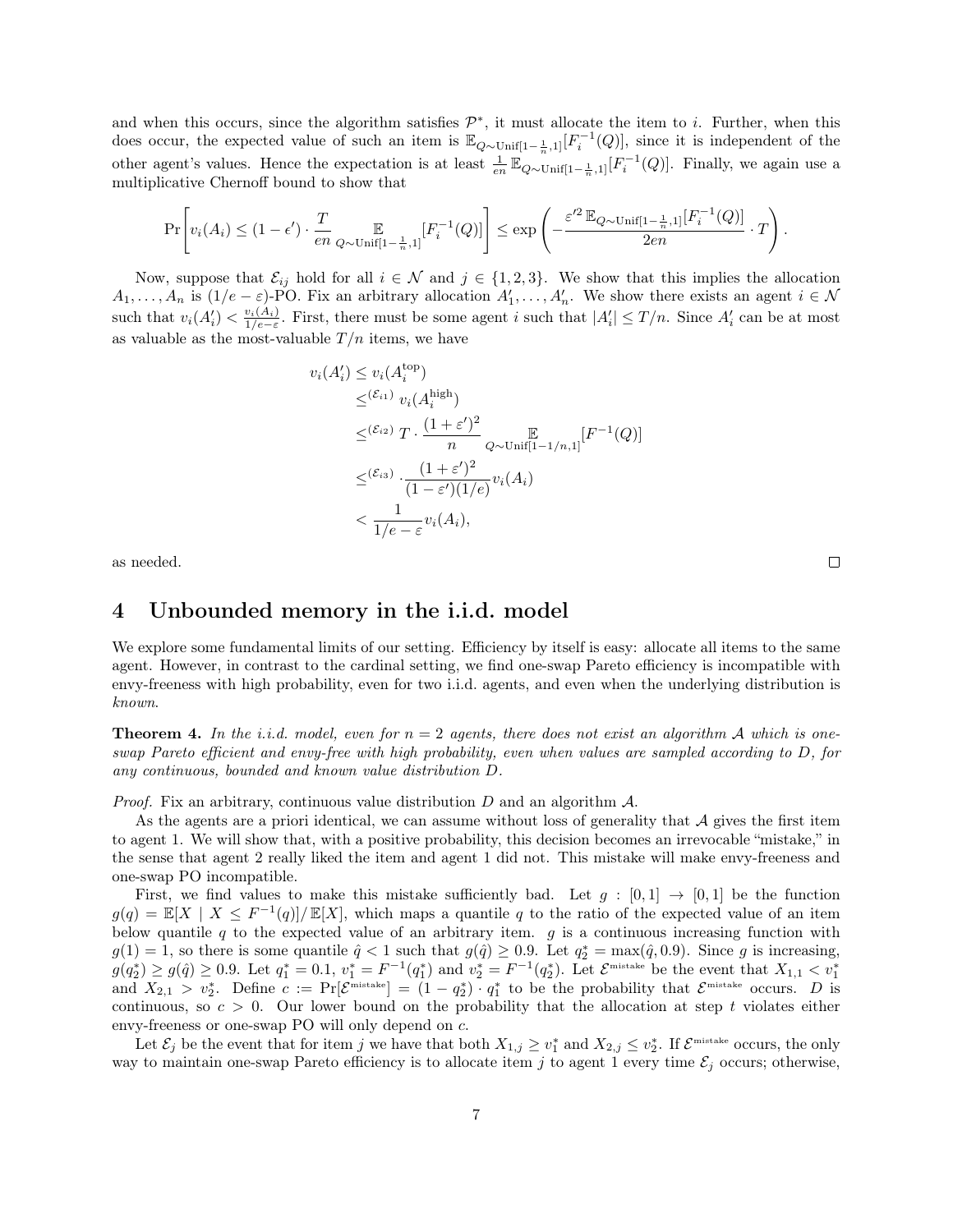swapping items 1 and  $j$  between the two agents yields a Pareto improvement. This constraint will make envy-freeness unlikely.

Let  $\mathcal{E}^{\text{manyhigh}}(t)$  be the event  $\sum_{j=2}^{t} X_{2,j} \cdot \mathbb{I}[\mathcal{E}_j] \ge (t-1) \cdot 0.7 \cdot \mathbb{E}[X]$ . In other words,  $\mathcal{E}^{\text{manyhigh}}(t)$  occurs when agent 2 has a high value for items  $j, 2 \le j \le t$ , for which  $\mathcal{E}_j$  occurs (i.e., the items that must be given to agent 1 in order to satisfy one-swap PO). Let  $\mathcal{E}^{\text{normalval}}(t)$  denote the event that  $\sum_{j=2}^{t} X_{2,j} \leq (t-1) \cdot 1.1 \cdot \mathbb{E}[X]$ . We first show that for sufficiently large t, the probability that both  $\mathcal{E}^{\text{manyhigh}}(t)$  and  $\mathcal{E}^{\text{normalval}}(t)$  occur is at least 1/2. To do so, we prove each event occurs with probability at least 3/4, and then apply a union bound.

First, since each  $X_{1,j}$  and  $X_{2,j}$  are independent,  $Pr[\mathcal{E}_j] \ge 0.9 \cdot 0.9 = 0.81$ , and  $\mathbb{E}[X_{2,j}|\mathcal{E}_j] = \mathbb{E}[X_{2,j} | X_{2,j} \le$  $v_2^*$ . Also, from the definition of  $g(\hat{q})$  and the choice of  $q_2^*, \mathbb{E}[X_{2,j} | X_{2,j} \leq v_2^*] \geq 0.9 \cdot \mathbb{E}[X]$ . It follows that  $\mathbb{E}[X_{2,j} \cdot \mathbb{I}[\mathcal{E}_j]] = \mathbb{E}[X_{2,j}|\mathcal{E}_j] \cdot Pr[\mathcal{E}_j] \geq 0.729 \cdot \mathbb{E}[X].$  A straightforward Chernoff bound establishes that  $\Pr[\mathcal{E}^{\text{manyhigh}}(t)] \geq 3/4$  for t at least  $\frac{6}{\mathbb{E}[X]}.$ 

Let  $Y_j = X_{2,j} \cdot \mathbb{I}[\mathcal{E}_j]$  for all j. Then,  $\mathbb{E}[Y_j] \geq 0.729 \cdot \mathbb{E}[X]$ , and  $\mathbb{E}[\sum_{j=2}^T Y_j] \geq (t-1) \cdot 0.729 \cdot \mathbb{E}[X]$ . We are interested in the probability that  $\sum_{j=2}^{t} Y_j$  is at least  $(t-1) \cdot 0.7 \cdot \mathbb{E}[X]$ , i.e., the probability that  $\sum_{j=2}^{t} Y_j$  is at least  $\frac{0.7}{0.729}$  its expectation.

We use the following Chernoff bound: Let  $Y_1, \ldots, Y_n$  be independent random variables that take values in [0, 1], and let Y be their sum. Then, for all  $\delta \in [0,1)$ ,  $Pr[Y \leq (1-\delta) \mathbb{E}[Y]] \leq e^{-\frac{\mathbb{E}[Y]\delta^2}{2}}$ .

Continuing our derivation:

$$
\Pr\left[\sum_{j=2}^{t} Y_j \ge (t-1) \cdot 0.7 \cdot \mathbb{E}[X]\right] = \Pr\left[\sum_{j=2}^{t} Y_j \ge \frac{0.7}{0.79} \mathbb{E}[\sum_{j=2}^{t} Y_j]\right]
$$

$$
= 1 - \Pr\left[\sum_{j=2}^{t} Y_j < \frac{0.7}{0.79} \mathbb{E}[\sum_{j=2}^{t} Y_j]\right]
$$

$$
\ge 1 - \Pr\left[\sum_{j=2}^{t} Y_j \le 0.89 \mathbb{E}[\sum_{j=2}^{t} Y_j]\right]
$$

$$
\ge 1 - \exp\left(-\frac{\mathbb{E}[\sum_{j=2}^{t} Y_j](0.89)^2}{2}\right),
$$

which is at least  $3/4$  when  $\frac{\mathbb{E}[\sum_{j=2}^{t} Y_j](0.89)^2}{2}$  is at least  $\ln(4)$ , or, equivalently, if  $t \geq 1 + \frac{2\ln(4)}{0.7 \cdot (0.89)^2 \cdot \mathbb{E}[X]}$ . Since  $\frac{2\ln(4)}{0.7\cdot(0.89)^2}$  < 5 and  $\mathbb{E}[X]$  < 1, so  $t \geq \frac{6}{\mathbb{E}[X]}$  suffices.  $\Pr[\mathcal{E}^{\text{normalval}}(t)] \geq 3/4$  follows similarly.

Next, observe that  $\mathcal{E}^{\text{manyhigh}}(t) \cap \mathcal{E}^{\text{normalval}}(t)$  is independent of  $\mathcal{E}^{\text{mistake}}$ , since the two events depend on disjoint sets of independent random variables. Therefore,  $Pr[\mathcal{E}^{\text{mistake}} \cap \mathcal{E}^{\text{manyhigh}}(t) \cap \mathcal{E}^{\text{normal}}(t)] = Pr[\mathcal{E}^{\text{mistake}}]$  $\Pr[\mathcal{E}^{\text{manyhigh}}(t) \cap \mathcal{E}^{\text{normalval}}(t)] \ge c \cdot 1/2 \text{ for } t \ge 6/\mathbb{E}[X].$ 

Let  $\mathcal{E}_{\text{SPO}}(t)$  and  $\mathcal{E}_{\text{EF}}(t)$  be the events that the allocation at step t is one-swap PO, and envy-free, respectively. When  $\mathcal{E}^{\text{mistake}} \cap \mathcal{E}^{\text{manyhigh}}(t) \cap \mathcal{E}^{\text{normalval}}(t)$  occur, the allocation cannot be both one-swap PO and envy-free, i.e.  $\Pr\left[\overline{\mathcal{E}_{\text{SPO}}(t) \cap \mathcal{E}_{\text{EF}}(t)} \mid \mathcal{E}^{\text{mistake}} \cap \mathcal{E}^{\text{manyhigh}}(t) \cap \mathcal{E}^{\text{normalval}}(t)\right] = 1$ . To see this, notice that first, due to  $\mathcal{E}^{\text{mistake}}$ , the only way to remain one-swap PO is to give each item j to agent 1 every time  $\mathcal{E}_j$ occurs. Second,  $\mathcal{E}^{\text{manyhigh}}(t)$  ensures that agent 2's value for these items, and hence agent 2's value for agent 1's bundle, is at least  $0.7 \cdot (t-1) \cdot \mathbb{E}[X] + v_{2,1}$ . Third,  $\mathcal{E}^{\text{normalval}}(t)$  ensures that agent 2's value for all items is at most  $1.1 \cdot (t-1) \cdot \mathbb{E}[X] + v_{2,1}$ , which is strictly less than twice her value for agent 1's bundle. We conclude that the allocation at step  $t$  cannot be proportional, and is hence not envy-free. Overall, we have that

$$
\Pr\left[\overline{\mathcal{E}_{\text{SPO}}(t)}\right] + \Pr\left[\overline{\mathcal{E}_{\text{EF}}(t)}\right] \ge \Pr\left[\overline{\mathcal{E}_{\text{SPO}}(t)} \cup \overline{\mathcal{E}_{\text{EF}}(t)}\right]
$$
\n
$$
= \Pr\left[\overline{\mathcal{E}_{\text{SPO}}(t) \cap \mathcal{E}_{\text{EF}}(t)}\right]
$$
\n
$$
\ge \Pr\left[\overline{\mathcal{E}_{\text{SPO}}(t) \cap \mathcal{E}_{\text{EF}}(t)} \cap \mathcal{E}^{\text{mistake}} \cap \mathcal{E}^{\text{manyhigh}}(t) \cap \mathcal{E}^{\text{normalval}}(t)\right]
$$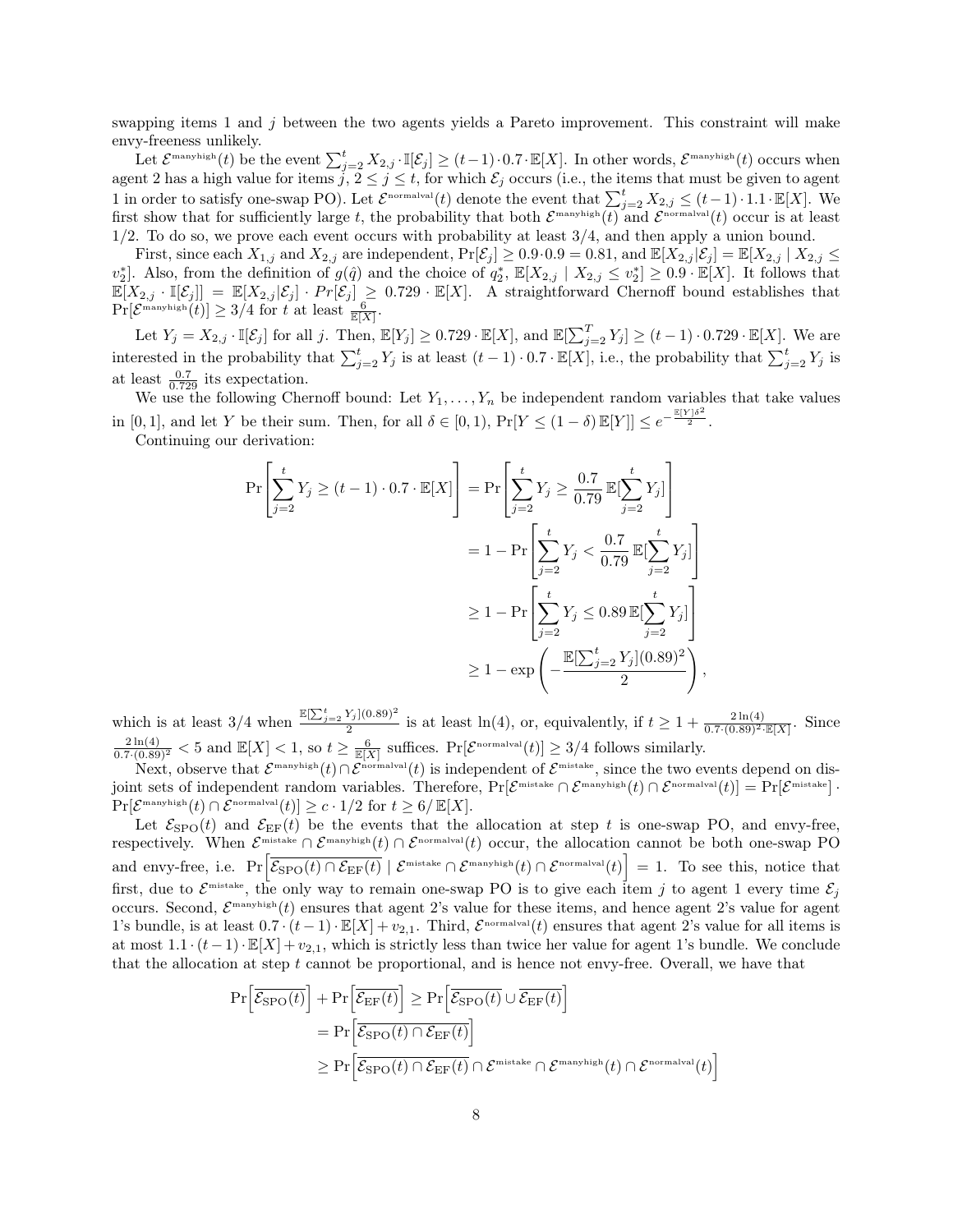$$
= \Pr \Big[ \overline{\mathcal{E}_{\rm SPO}(t) \cap \mathcal{E}_{\rm EF}(t)} \mid \mathcal{E}^{\scriptscriptstyle{\rm{mistake}}} \cap \mathcal{E}^{\scriptscriptstyle{\rm{manyhigh}}}(t) \cap \mathcal{E}^{\scriptscriptstyle{\rm{normalval}}}(t) \Big] \cdot \\ \cdot \Pr [\mathcal{E}^{\scriptscriptstyle{\rm{mistake}}} \cap \mathcal{E}^{\scriptscriptstyle{\rm{manyhigh}}}(t) \cap \mathcal{E}^{\scriptscriptstyle{\rm{normalval}}}(t)] \\ \geq c/2.
$$

Therefore, for  $t \geq 6/\mathbb{E}[X]$ , at least one of  $Pr\left[\overline{\mathcal{E}_{\rm SPO}(t)}\right]$  and  $Pr\left[\overline{\mathcal{E}_{\rm EF}(t)}\right]$  is at least  $c/4$ . We conclude that no algorithm can be both envy-free and one-swap PO with high probability.  $\Box$ 

Theorem [4](#page-6-0) implies that when we have access to only ordinal information, we need to settle for *some* approximation to envy-freeness and efficiency. Our main positive result for this section is an algorithm that essentially matches the aforementioned lower bound.

<span id="page-8-1"></span>**Theorem 5.** In the i.i.d. model, Algorithm [1](#page-8-0) achieves envy-freeness and a  $(1-\varepsilon)$  approximation to welfare, with high probability, for all  $\varepsilon > 0$ .

Algorithm [1](#page-8-0) works in epochs: each epoch  $k$  has an exploration/sampling phase, where each agent i receives a pre-determined set of items, denoted  $G_i^k$ , irrespective of their valuation. This is followed by an exploitation/ranking phase, where each item is given to the agent with the highest empirical quantile (with respect to items received in the preceding exploration phase, i.e.  $G_i^k$ .

| <b>Algorithm 1:</b> EF + $(1 - \varepsilon)$ -Welfare |  |  |  |  |  |  |
|-------------------------------------------------------|--|--|--|--|--|--|
|-------------------------------------------------------|--|--|--|--|--|--|

<span id="page-8-0"></span>for epoch  $k = 1 \dots$  do **Sampling Phase:**  $(n \cdot k^4 \text{ items})$ Give the j-th item in this phase to agent  $j(\text{mod } n)$ . Ranking Phase:  $(k^8 \text{ items})$ for each item g in this phase do Elicit  $\sigma_i^{-1}(G_i^k \cup \{g\}, g)$  for all  $i \in \mathcal{N}$ . Allocate g to an agent  $j \in \arg \min_{i \in \mathcal{N}} \sigma_i^{-1}(G_i^k \cup \{g\}, g)$ .

We start with a technical lemma, which gives us a bound on the length of the exploration period we need in each epoch. The following definition will be useful.

**Definition 2.** A sample of  $n \cdot m$  items (where each agent is allocated exactly m items) is  $\varepsilon$ -accurate if, with probability at least  $1 - \varepsilon$ , the relative rank of a fresh item (with respect to the sample) is highest for the agent with highest quantile value.

<span id="page-8-2"></span>**Lemma 6.** If  $\varepsilon, \delta \in (0,1)$ , and  $m \in \mathbb{Z}^+$  are such that  $\varepsilon > 2n\sqrt{\frac{\ln(2n/\delta)}{2m}}$ , then giving m samples to each agent is  $\varepsilon$ -accurate with probability at least  $1 - \delta$ .

Proof. We will use the Dvoretzky–Kiefer–Wolfowitz (DKW) inequality [\[DKW56,](#page-16-13) [Mas90\]](#page-17-14) to show the empirical CDF of sampled quantiles is reasonably close to a uniform distribution with probability  $1 - \delta$ . We then show this is sufficient to guarantee  $\varepsilon$ -accuracy for the chosen  $\varepsilon$ . Let  $\hat{F}_i$  be the empirical CDF of the sampled quantiles for agent i, i.e.,  $F_i(q)$  for  $q \in [0,1]$  is a random variable that describes the proportion of sampled items with quantile at most q. Note that  $F_i$  exactly captures agent i's ranking for a new item: if a fresh item has quantile  $q_i$  for agent i and  $q_j$  for agent j, then i ranks it higher than j exactly when  $\hat{F}_i(q_i) > \hat{F}_j(q_j)$ .

Noting that the CDF for the actual quantile distribution (i.e., the uniform distribution) is the identity on [0, 1], the DKW inequality states that for all  $\gamma > 0$ ,  $Pr \left[ \sup_{q \in [0,1]} |\hat{F}_i(q) - q| > \gamma \right] \leq 2e^{-2m\gamma^2}$ . We want this condition to hold for all n agents, simultaneously, with probability at least  $1 - \delta$ , so we pick  $\gamma$  such that  $2e^{-2m\gamma^2} \leq \delta/n$  and apply a union bound; it suffices to choose  $\gamma = \sqrt{\frac{\ln(2n/\delta)}{2m}}$ .

We now show that the DKW condition  $(\sup_{q\in[0,1]}|\hat{F}_i(q)-q|\leq\gamma)$  being satisfied for all agents i is sufficient to guarantee  $\varepsilon$ -accuracy. Consider sampling quantiles  $Q_1, \ldots, Q_n$  for a fresh item. Let  $i^{\max} \in \text{argmax}_{i \in \mathcal{N}} Q_i$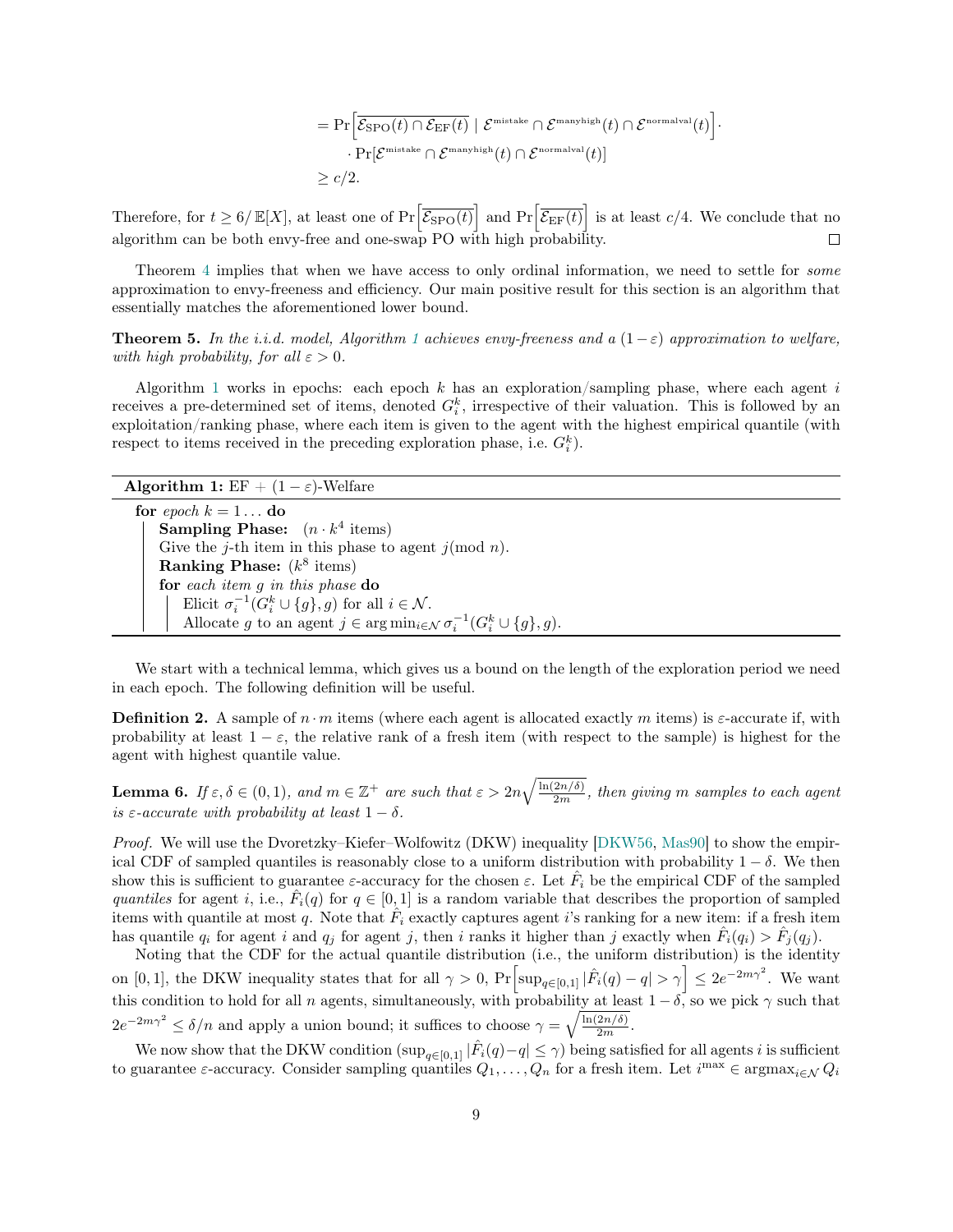be a quantile-maximizing agent (technically a random variable). Our goal is to show that with probability at least  $1-\varepsilon$  (with respect to the samples of  $Q_1,\ldots,Q_n$ )  $\hat{F}_{i^{\max}}(Q_{i^{max}}) > \hat{F}_j(Q_j)$  for all  $j \neq i^{\max}$ . This ensures that  $i^{\max}$  has the highest empirical rank, and hence receives the item. Let  $Q_{(1)}, \ldots, Q_{(n)}$  be the respective order statistics. A key observation is that  $Q_{(n)} - Q_{(n-1)} \sim \text{Beta}[1,n]$  [\[Gen19\]](#page-17-15). The PDF of a Beta[1, n] distribution is  $f(x) = nx^{n-1}$  for  $x \in [0,1]$ . Since  $f(x) \leq n$ ,  $Pr[Q_{(n)} - Q_{(n-1)} < \rho] < n\rho$  for all  $\rho > 0$ . Plugging in  $\rho = 2\gamma$ , we have  $Pr[Q_{(n)} - Q_{(n-1)} \leq 2\gamma] < 2n\gamma$ . We will show that as long as  $\varepsilon > 2n\gamma$ , ε-accuracy holds. First, we have  $Pr[Q_{(n)} - Q_{(n-1)} > 2\gamma] > 1 - \varepsilon$ . Conditioned on  $Q_{(n)} - Q_{(n-1)} > 2\gamma$ , the item is given to  $i^{\max}$ . To see why, observe  $Q_{i^{\max}} = Q_{(n)}$  and  $Q_j \leq Q_{(n-1)}$  for all  $j \neq i^{\max}$ , by definition. Using the DKW inequality condition, it follows that  $\hat{F}_{i^{\max}}(Q_{i^{\max}}) \geq Q_{i^{\max}} - \gamma > Q_j + \gamma \geq \hat{F}_j(Q_j)$ . We conclude that for  $\varepsilon > 2n\sqrt{\frac{\ln(2n/\delta)}{2m}}$ ,  $\varepsilon$ -accuracy is satisfied with probability at least  $1-\delta$ .  $\Box$ 

Using Lemma [6,](#page-8-2) we can get, for each epoch, a bound on the number of decisions where Algorithm [1](#page-8-0) differs from the quantile maximization algorithm.

<span id="page-9-0"></span>**Lemma 7.** The allocation of Algorithm [1](#page-8-0) differs from that of the quantile maximization algorithm after  $T$ steps by at most  $f(T)$  items with high probability, where  $f(T) \in O(poly(n) \cdot T^{15/16})$ .

*Proof.* We start by bounding the accuracy of Algorithm [1](#page-8-0) in each epoch k. In epoch k, each agent receives  $k^4$  items during the sampling phase. We claim that the sample in epoch k for  $k \geq 3n$  is  $\varepsilon_k$ -accurate for  $\varepsilon_k := 3n/k^{3/2}$  with probability at least  $1-\delta_k$ , for  $\delta_k := 2n/e^{2k}$ . Indeed, first note that by the choice of k, we have that  $\varepsilon_k, \delta_k \in (0, 1)$ . Hence, we just need to show that these values satisfy the inequality of Lemma [6.](#page-8-2) We have that

$$
\varepsilon_k = \frac{3n}{k^{3/2}} > \frac{2n}{k^{3/2}} = 2n\sqrt{\frac{1}{k^3}} = 2n\sqrt{\frac{\ln(e^{2k})}{2k^4}} = 2n\sqrt{\frac{\ln(2n/\delta_k)}{2k^4}}.
$$

Next, fix a time T. Slightly abusing notation, let  $k(t) = \min\{K \in \mathbb{N} | \sum_{k=1}^{K} nk^4 + k^8 \ge t\}$  be the function that given an item t returns the epoch item t is in. Notice that  $T \geq \sum_{k=1}^{k(T)-1} nk^4 + k^8 \geq (k(T)-1)^8$ , and therefore  $k(T) \leq 2T^{1/8}$ . In any run of the algorithm, we can classify every item  $t \leq T$  into one of four categories.

- 1. Item t was allocated in one of the first  $3n-1$  epochs, that is,  $k(t) < 3n$ .
- 2. Item t was allocated in the sampling phase of epoch  $k(t) \geq 3n$ .
- 3. Item t was allocated in the ranking phase of epoch  $k(t) \geq 3n$ ; the epoch was  $\varepsilon_{k(t)}$ -accurate.
- 4. Item t was allocated in the ranking phase of epoch  $k(t) \geq 3n$ ; the epoch was not  $\varepsilon_{k(t)}$ -accurate.

We say an item  $t$  was a mistake if it was given to an agent with a non-maximum quantile for it. We show that the number of mistakes in each category are bounded by  $3^{10}n^9$ ,  $2nT^{5/8}$ ,  $9nT^{15/16}$ , and  $158n\ln(T)$ respectively, with high probability. This implies that the total number of mistakes is at most the sum of these quantities, which is  $O(poly(n) \cdot T^{15/16})$ , with high probability, via a union bound.

The number of items in the first category is at most

$$
\sum_{k=1}^{3n-1} k^4 n + k^8 \le \sum_{k=1}^{3n} (3n)^4 n + (3n)^8 \le (3n)^5 n + (3n)^9 \le 3^{10} n^9.
$$

Hence, the number of mistakes in the first category is also at most  $3^{10}n^9$ .

For the second category, since  $k(T) \leq 2T^{1/8}$ , we have that the total number of items in the sampling phase is (with probability 1) upper bounded by

$$
\sum_{k=1}^{k(T)} nk^4 \le nk(T)^5 \le 2nT^{5/8}.
$$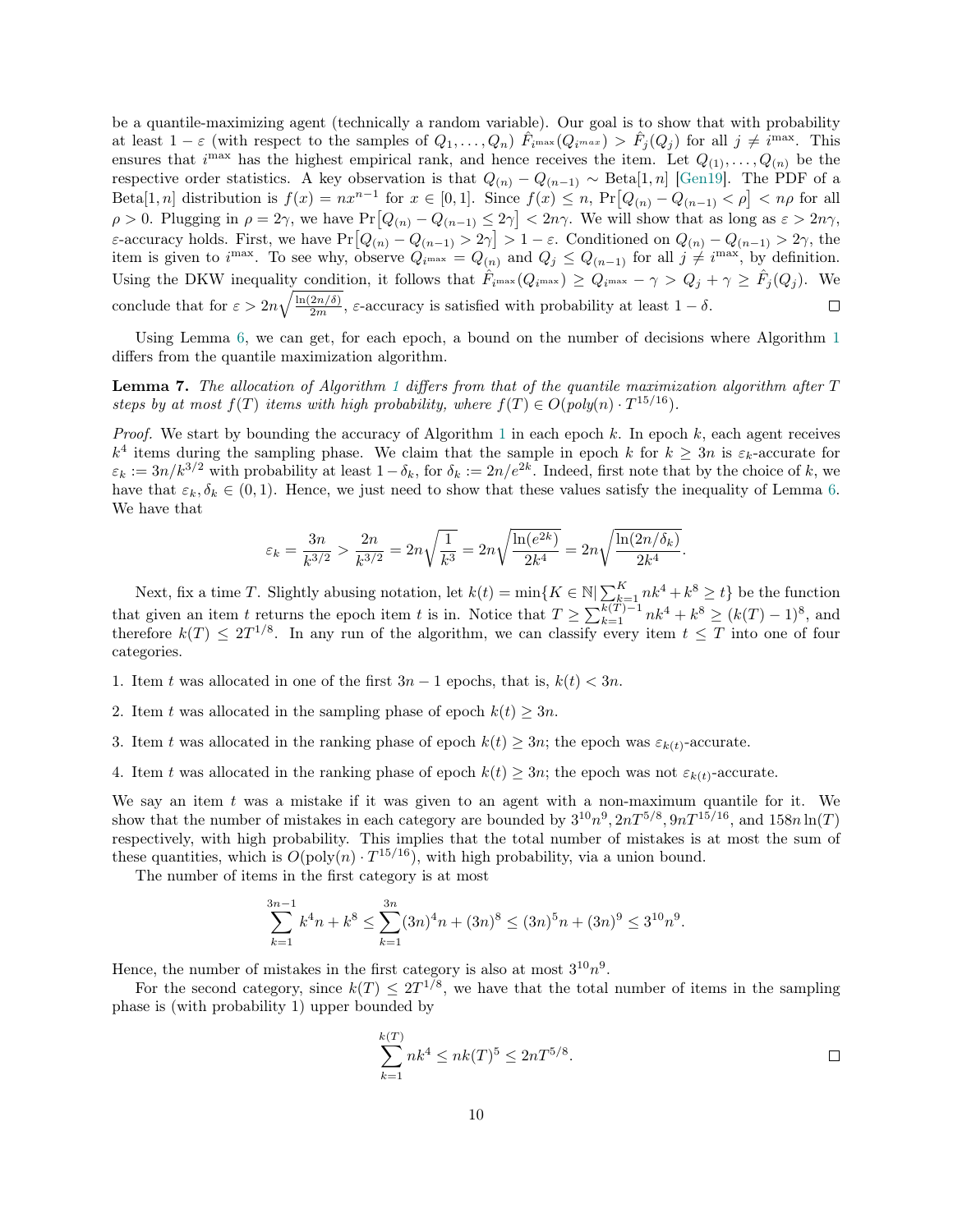Each item t in the third category has probability  $\varepsilon_{k(t)}$  of being a mistake. The expected number of mistakes is therefore at most  $\sum_{k=3n}^{k(T)} \varepsilon_{k(t)} k^8 = \sum_{k=3n}^{k(T)} 3nk^{13/2} \leq 3nk(T)^{15/2} \leq 8nT^{15/16}$ . Using Hoeffding's inequality we get that with high probability the number of mistakes is at most  $9nT^{15/16}$ , since a deviation of  $nT^{15/16}$  occurs with probability at most  $\exp(-2n^2T^{15/8}/T) = \exp(-2n^2T^{7/8})$ .

For the fourth category, the expected number of items is at most  $\sum_{k=3n}^{k(T)} \delta_k k^8 = 2n \sum_{k=3n}^{k(T)} \frac{k^8}{e^{2k}}$  $rac{k^{\circ}}{e^{2k}} \leq$  $2n\sum_{k=1}^{\infty}\frac{k^{8}}{e^{2k}}$  $\frac{k^{\circ}}{e^{2k}} \le 158n$ . Using Markov's inequality we have that the number of mistakes is at most  $158n \ln(T)$ with probability at least  $1 - \ln(T)$ , i.e., with high probability.

Finally, we can prove Theorem [5](#page-8-1) as a relatively straightforward consequence of Lemma [7,](#page-9-0) since the ideal quantile maximization algorithm satisfies nice properties (e.g., Lemma [1\)](#page-3-0).

*Proof of Theorem [5.](#page-8-1)* Fix a distribution  $D$  with CDF  $F$  and let  $X$  be a random variable with distribution D. Fix some  $\varepsilon$  to be  $(1-\varepsilon)$ -welfare-maximizing. Let  $\mathcal{E}_1^T$  be the event that the maximum social welfare at time T is at least  $1/2 \cdot \mathbb{E}[X] \cdot T$ , let  $\mathcal{E}_2^T$  be the event that quantile maximization is c-strongly-EF for  $c = \frac{\left(\mathbb{E}[X \mid F(X) \geq 1/2] - \mathbb{E}[X]\right)}{4n}$  $\frac{\sum 1}{2}$  $\frac{\sum 1}{2}$  $\frac{\sum 1}{2}$  =  $\frac{1}{2}$  =  $\frac{1}{2}$ , and let  $\mathcal{E}_3^T$  be the event that Algorithm 1 differs from quantile maximization on at most  $f(T)$  items from Lemma [7.](#page-9-0) We first claim that  $\mathcal{E}_1^T \cap \mathcal{E}_2^T \cap \mathcal{E}_3^T$  occurs with high probability in T. Note that Lemmas [1](#page-3-0) and [7](#page-9-0) tell us  $\mathcal{E}_2^T$  and  $\mathcal{E}_3^T$  each occur with high probability, respectively. For  $\mathcal{E}_1^T$ , the maximum value for each item is in expectation at least the expected value for a single agent  $\mathbb{E}[X]$ . Hence, a Chernoff bound tells us  $\mathcal{E}_1^T$  occurs with probability at least  $1 - \exp\left(-\frac{\mathbb{E}[X]T}{8}\right)$  $\frac{[X]T}{8}$ , i.e., with high probability. The claim holds because the intersection of a finite number of high probability events occurs with high probability.

Next, note that for sufficiently large T, since  $f(T) \in o(T)$ ,  $f(T) \leq \frac{(\mathbb{E}[X] + F(X) \geq 1/2] - \mathbb{E}[X])}{8n}$  $\frac{1\geq 1/2 - \mathbb{E}[X]}{8n} \cdot T$  and  $f(T) \leq$  $\varepsilon/2 \cdot \mathbb{E}[X] \cdot T$  (for any fixed  $\varepsilon$  that does not depend on T). Fix such a sufficiently large T. We show that, conditioned on  $\mathcal{E}_1^T \cap \mathcal{E}_2^T \cap \mathcal{E}_3^T$ , both EF and  $(1 - \varepsilon)$ -welfare hold. Let  $A^{QM} = (A_1^{QM}, \ldots, A_n^{QM})$  be the allocation of quantile maximization and  $A = (A_1, \ldots, A_n)$  be the allocation of Algorithm [1.](#page-8-0) Beginning with envy-freeness, we have that for all pairs of agents  $i$  and  $j$ ,

$$
v_i(A_i) \geq {({\mathcal{E}}_3^T)} v_i(A_i^{QM}) - f(T)
$$
  
\n
$$
\geq {({\mathcal{E}}_2^T)} v_i(A_j^{QM}) - f(T) + \frac{{(\mathbb{E}[X \mid F(X) \geq 1/2] - \mathbb{E}[X])T}}{4n}
$$
  
\n
$$
\geq {({\mathcal{E}}_3^T)} v_i(A_j) - 2f(T) + \frac{{(\mathbb{E}[X \mid F(X) \geq 1/2] - \mathbb{E}[X])T}}{4n}
$$
  
\n
$$
\geq v_i(A_j),
$$

so the allocation is envy-free. Further, noting that  $sw(A^{QM})$  is the maximum social welfare, we have the welfare approximation is at least

$$
\frac{\mathsf{sw}(A)}{\mathsf{sw}(A^{QM})} = \frac{\mathsf{sw}(A^{QM}) - (\mathsf{sw}(A^{QM}) - \mathsf{sw}(A))}{\mathsf{sw}(A^{QM})}
$$

$$
\geq (\varepsilon_3^T) \frac{\mathsf{sw}(A^{QM}) - f(T)}{\mathsf{sw}(A^{QM})}
$$

$$
= 1 - \frac{f(T)}{\mathsf{sw}(A^{QM})}
$$

$$
\geq (\varepsilon_1^T) \cdot 1 - \frac{f(T)}{1/2 \cdot \mathbb{E}[X] \cdot T}
$$

$$
\geq (\varepsilon_3^T) \cdot 1 - \frac{\varepsilon/2 \cdot \mathbb{E}[X] \cdot T}{1/2 \cdot \mathbb{E}[X] \cdot T}
$$

$$
= 1 - \varepsilon,
$$

as needed.

 $\Box$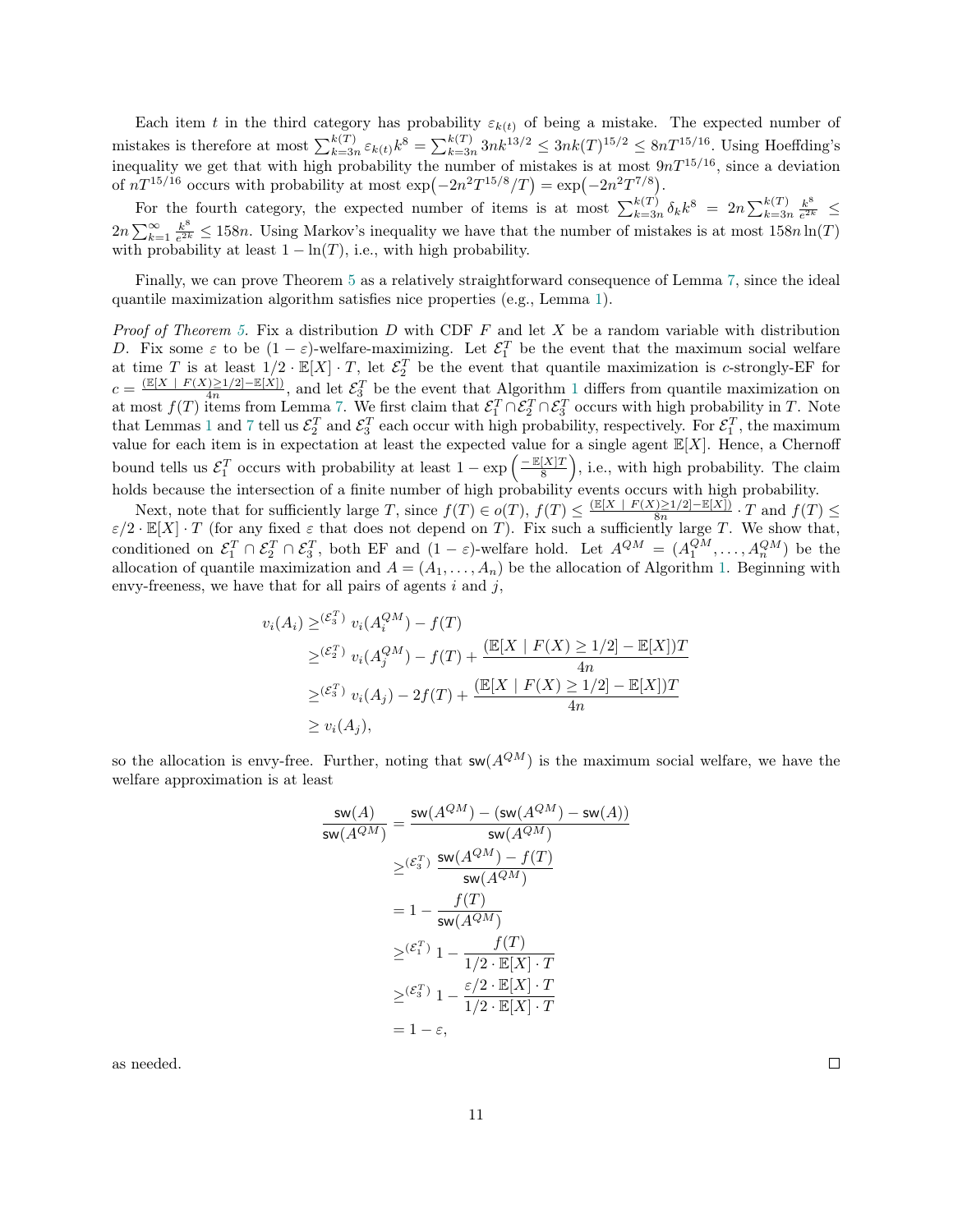# 5 Bounded memory in the i.i.d. model

In this section, we are interested in the more ambitious problem of designing dynamic algorithms with even more limited partial information: each agent is allowed to "remember" only a single item. We first show that, in this case, we need to settle for constant approximations of welfare.

**Theorem 8.** In the *i.i.d.* model, given a memory of one item per agent, there is no algorithm A that is .999-welfare maximizing with high probability for all continuous and bounded value distributions.

Proof. We prove that this negative result holds even for an even stronger class of algorithms in which, at each step t, the algorithm selects quantile thresholds  $q_1^t, \ldots, q_n^t \in [0,1]$  for each agent, and once an item arrives the algorithm observes, for each agent, whether the quantile of their sampled value  $Q_{i,t}$  is above or below the threshold  $q_i^t$ . Note that this provides at least as much information about the fresh item as comparing it to any single prior item, since there is some uncertainty about the values and quantiles of all prior items.

We first focus on the algorithm for a single time-step and show there is a distribution of values such that, regardless of the quantile thresholds selected and allocations made, it cannot do well.

Fix a number of agents n and assume  $n \geq 3$ . We handle the special case of  $n = 2$  at the end of this proof, as it requires a different distribution. For simplicity we consider a distribution that takes values larger than 1; re-scaling (specifically, dividing all values by  $2 + \varepsilon$ ) gives a distribution upped bounded by 1 and does not affect any of our arguments. Consider the value distribution  $X$ , with

$$
X \sim \begin{cases} \text{Unif}[0, \varepsilon] & \text{with probability } 1 - \frac{1}{n}, \\ \text{Unif}[1, 1 + \varepsilon] & \text{with probability } \frac{2}{3n}, \text{and} \\ \text{Unif}[2, 2 + \varepsilon] & \text{with probability } \frac{1}{3n} \end{cases}
$$

for some small  $\varepsilon > 0$  to be fixed later. Intuitively, X is a continuous version of a discrete distribution which takes low value (near 0) with probability  $1-\frac{1}{n}$ , medium value (near 1) with probability  $\frac{2}{3n}$ , and high value (near 2) with probability  $\frac{1}{3n}$ . Let  $F_X$  be its CDF. Trivially, the maximum social welfare of T items when all agents have this value distribution is at most  $T \cdot (2 + \varepsilon)$ .

We show that regardless of what quantile thresholds the algorithm chooses at step  $t$  and which decision it makes given the resulting signals, the expected value of the agent receiving item t is at least  $(1 - \varepsilon) \cdot \frac{1}{100}$ to makes given the resulting signals, the expected variation the agent receiving field to is at least  $(1 - \varepsilon)^{-1}$  and away from optimal. To that end, fix arbitrary thresholds  $q_1, \ldots, q_n$ . First, we partition the agents on whether their quantile  $q_i$  is above or below  $1 - \frac{2n}{3}$ . We let  $N^{\text{below}} = \{i \in [n] \mid q_i < 1 - \frac{2n}{3}\}\$  and  $N^{\text{above}} = \{i \in [n] \mid q_i \geq 1 - \frac{2n}{3}\}.$  Either  $|N^{\text{below}}| \geq \lceil n/2 \rceil$  or  $|N^{\text{above}}| \geq \lceil n/2 \rceil$ ; we analyse each case separately. Since  $n \geq 3$ , we have  $\lceil n/2 \rceil \geq 2$ .

Case I:  $|N^{below}| \geq \lceil n/2 \rceil$ . In this case, it will be difficult for the algorithm to distinguish between agents in  $N^{\text{below}}$  with medium value and those with high value. Consider the event  $\mathcal E$  that one agent  $i^{\max} \in N^{\text{below}}$ has quantile  $Q_{i^{\max}} > 1 - \frac{1}{3n}$ , one agent  $i^{\text{smax}} \in N^{\text{below}}$  has quantile  $Q_{i^{\text{smax}}} \in (1 - \frac{2}{3n}, 1 - \frac{1}{3n})$ , and all other agents  $i \in \mathcal{N} \setminus \{i^{\max}, i^{\text{smax}}\}$  have quantile  $Q_i < 1 - \frac{1}{n}$ . First, we show that  $\Pr[\mathcal{E}] \ge \frac{1}{72e}$ , a constant. To compute this probability, note that there are at least  $\lceil n/2 \rceil \cdot (\lceil n/2 \rceil - 1)$  choices of  $i^{\max}$  and  $i^{\max}$ . Once these have been selected, the probability of  $\mathcal E$  occurring for this pair of agents is

$$
\frac{1}{3n} \cdot \frac{1}{3n} \cdot \left(1 - \frac{1}{n}\right)^{n-2} \geq^{(n \geq 3)} \frac{1}{9n^2} \left(1 - \frac{1}{n}\right)^{n-1} \geq \frac{1}{9en^2}.
$$

Since  $\lceil n/2 \rceil \cdot (\lceil n/2 \rceil - 1) \ge n^2/8$ , we can that conclude  $Pr[\mathcal{E}] \ge \frac{1}{72e}$ . Conditioned on  $\mathcal E$  occurring,  $i^{\max}$  has high value,  $i^{\text{smax}}$  has medium value, and all other agents have low value. However, from the perspective of the algorithm, two agents ( $i^{\text{max}}$  and  $i^{\text{smax}}$ ) give a high signal, and it's equally likely that each of them is the agent with the high value (note that we condition on  $\mathcal{E}$ ). The algorithm must therefore allocate the item to an agent with at most medium value (upper bounded by  $1 + \varepsilon$ ) with probability at least 1/2, even though an agent with value at least 2 exists. Hence, in this timestep, the algorithm has an additive error (compared to the optimum welfare) of at least  $(1 - \varepsilon)$  with probability at least  $\frac{1}{144e}$ .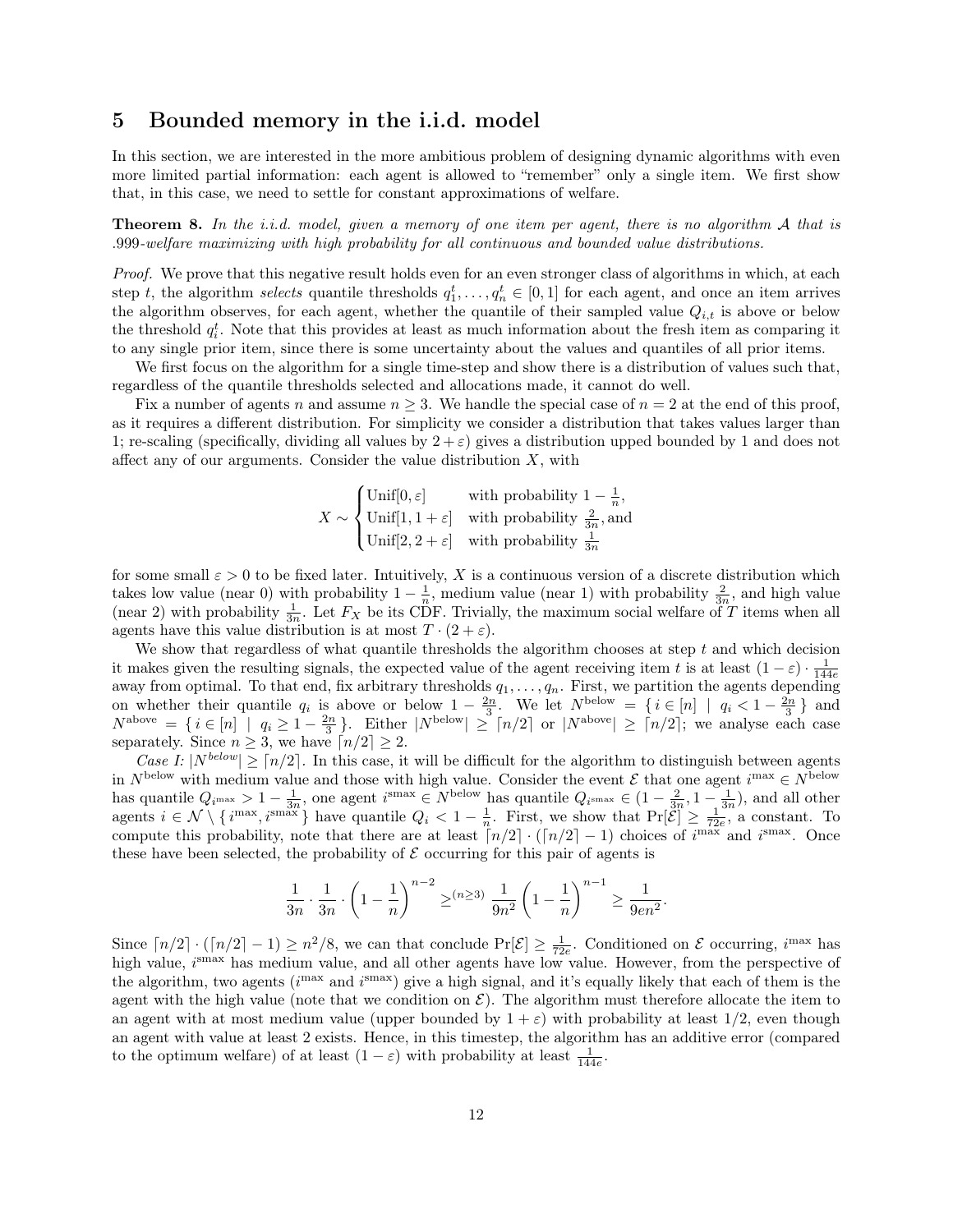Algorithm 2: Bounded Memory

<span id="page-12-0"></span>

| for <i>Epoch</i> $k = 1 \dots$ do                                                      |  |  |  |
|----------------------------------------------------------------------------------------|--|--|--|
| <b>Sampling Phase:</b> $(k^9$ items)                                                   |  |  |  |
| NOTWITHINERROR $\leftarrow \mathcal{N}$                                                |  |  |  |
| for trial = $1, \ldots, k^3$ do                                                        |  |  |  |
| for $i \in$ NOTWITHINERROR do                                                          |  |  |  |
| Allocate the next item to agent $i$ , and update her memory                            |  |  |  |
| Test $k^6$ – NOTWITHINERROR number of items (for each agent)                           |  |  |  |
| for $i \in \text{NOTWITHINERROR}$ do                                                   |  |  |  |
| <b>if</b> Proportion of test items for agent i is within $\pm 1/k^2$ of $(n-1)/n$ then |  |  |  |
| NOTWITHINERROR $\leftarrow$ NOTWITHINERROR $\setminus \{i\}$                           |  |  |  |
| <b>Ranking Phase:</b> $(k^{18}$ items)                                                 |  |  |  |
| for each item $q$ in this phase do                                                     |  |  |  |
| if Some agent i has high signal then                                                   |  |  |  |
| Give $q$ to a (uniformly) random such agent                                            |  |  |  |
| else                                                                                   |  |  |  |
| Give $q$ to an agent uniformly at random                                               |  |  |  |

Case II:  $|N^{above}| \geq \lceil n/2 \rceil$ . In this case, it will be difficult for the algorithm to distinguish between agents in  $N^{\text{above}}$  that have medium value and those with low value. Consider the event  $\mathcal E$  that one agent  $i^{\max} \in N^{\text{above}}$  has quantile  $Q_{i^{\max}} \in (1 - \frac{1}{n}, 1 - \frac{2}{3n})$  and all other agents  $i \in \mathcal{N} \setminus \{i^{\max}\}\$  have quantile  $Q_i < 1-\frac{1}{n}$ . First, we show that  $Pr[\mathcal{E}] \geq \frac{1}{6e}$ . Indeed, there are at least  $n/2$  choices for  $i^{max}$ . For a fixed choice of  $i^{\max}$ , the probability of  $\mathcal E$  occurring is  $\frac{1}{3n} \cdot \left(1 - \frac{1}{n}\right)^{n-1} \ge \frac{1}{3en}$ , and there are at least  $n/2$  choices for  $i^{\max}$ , so  $Pr[\mathcal{E}] \geq \frac{1}{6e}$ . Agent  $i^{\max}$  and the other members of  $N^{\text{above}}$  (there is at least one more) are indistinguishable to the algorithm as they all have a low signal, so the algorithm must give it to an agent with value at most  $\varepsilon$  with probability at least  $1/2$  even though an agent with value at least 1 exists. Hence, in this timestep, the algorithm has an additive error (compared to the optimum welfare) of at least  $(1 - \varepsilon)$ with probability at least  $\frac{1}{12e}$ .

In either case, for every time step, the algorithm has an additive error of at least  $(1 - \varepsilon)$  with probability at least  $\frac{1}{144e}$ , irrespective of the past allocations. As time steps are independent, standard tail bounds give that, for sufficiently small  $\varepsilon > 0$ , the error is at least  $\frac{1-\varepsilon}{1000}T$  with high probability. The optimal social welfare is at most  $(2 + \varepsilon) \cdot T$ ; we conclude the algorithm can be no more than an 0.999–approximation to welfare.

The case of two agents. Finally, we handle the case of two agents. Assume values are drawn from a Unif[0, 1] distribution. Let  $q_1, q_2$  be the quantile thresholds selected by the algorithm and, without loss of generality, suppose that  $0 \le q_1 \le q_2 \le 1$ . At least one of the differences  $q_1 - 0$ ,  $q_2 - q_1$ ,  $1 - q_2$  must be at least 1/3. Suppose  $q_2 - q_1 \geq 1/3$  (the other cases are symmetric). We investigate the event that both agents have  $Q_i \in [q_1, q_2]$ , so that agent 1 signals high and agent 2 signals low, which occurs with probability at least 1/9. Conditioned on this event, the signals do not provide any additional information, so the algorithm chooses the agent with smaller value at least half of the time. In this case, the expected difference between the larger and smaller values is 1/9. Hence, the expected difference of the value from the algorithm versus the maximum social welfare is at least  $\frac{1}{9} \cdot \frac{1}{2} \cdot \frac{1}{9} = 1/162$  on each item. The maximum social welfare is at most T, and we expect the difference to be at least  $T/1000$  due to concentration, so the algorithm cannot guarantee more than a .999 approximation, as needed.  $\Box$ 

Our positive result matches this lower bound up to a constant.

<span id="page-12-1"></span>**Theorem 9.** In the i.i.d. model, given a memory of one item per agent, Algorithm [2](#page-12-0) achieves envy-freeness and a  $(1-1/e)^2 - \varepsilon$  approximation to welfare, with high probability, for all  $\varepsilon > 0$ .

Algorithm [2](#page-12-0) works in epochs, similar to Algorithm [1.](#page-8-0) In each epoch's exploration/sampling phase, it tries to find an item whose quantile is close to the  $\frac{n-1}{n}$ -threshold algorithm. Epoch k makes  $k^3$  such attempts,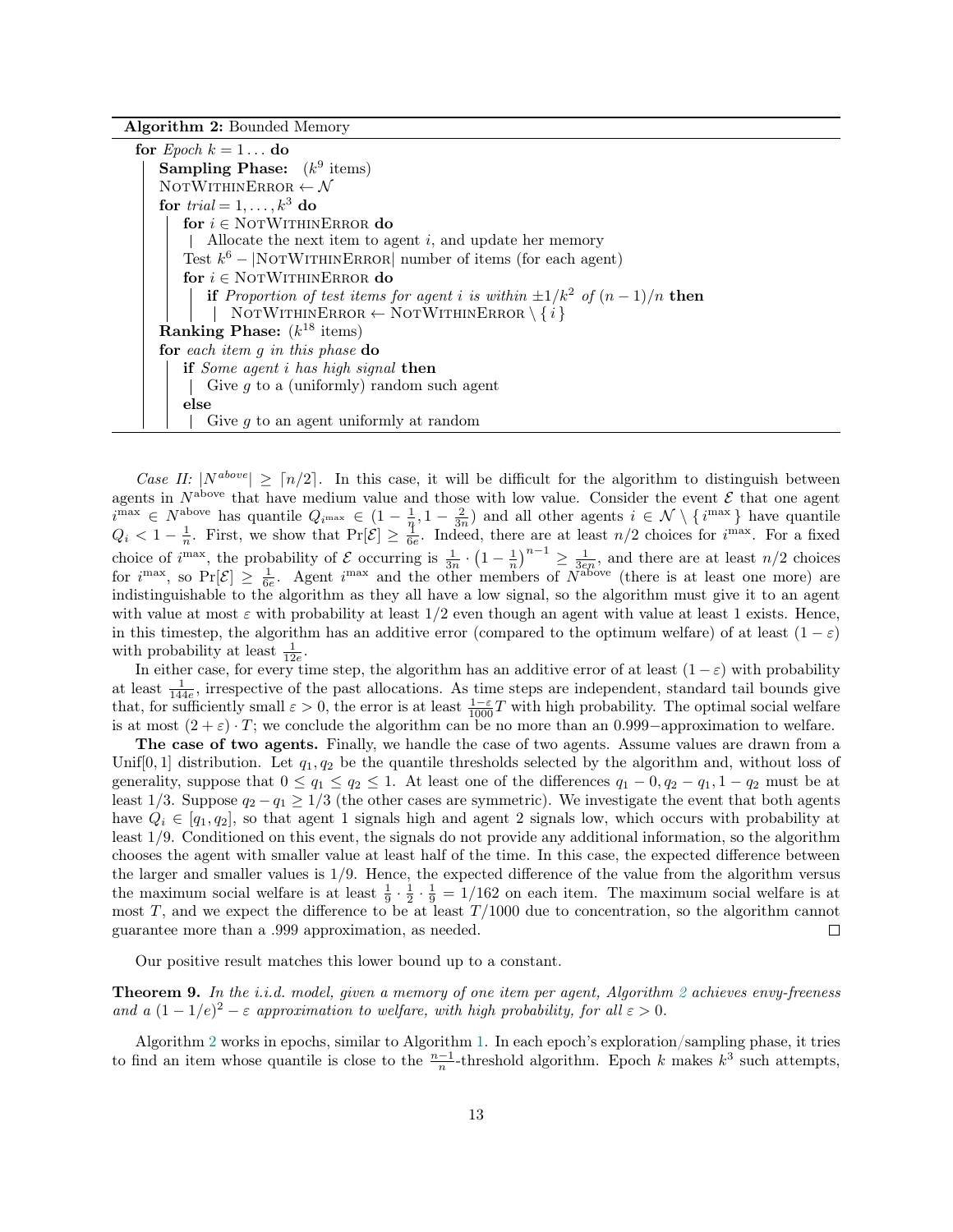and each candidate item is tested against  $k^6$  fresh items to get an estimated quantile. If everything is within the error we can tolerate, the algorithm remembers this item for this epoch; otherwise, the agent has an arbitrary item in memory during this epoch. During the exploitation/ranking phase, Algorithm [2](#page-12-0) tries to mimic the  $\frac{n-1}{n}$  $\frac{n-1}{n}$  $\frac{n-1}{n}$ -threshold algorithm (instead of the quantile maximization algorithm as Algorithm 1 did), and, in fact, inherits its approximation factor (Lemma [2\)](#page-4-0) exactly.

Our first technical lemma, Lemma [10,](#page-13-1) gives necessary bounds on the various variables of Algorithm [2](#page-12-0) for a sample to be  $\varepsilon$ -accurate with respect to the ideal threshold algorithm; see Definition [3.](#page-13-2) Its proof can be found in Appendix [A.2.](#page-20-0)

<span id="page-13-2"></span>**Definition 3.** A set of n items in memory, one for each agent, is  $\varepsilon$ -accurate with respect to  $q^*$  if with probability at least  $1 - \varepsilon$ , when a fresh item is sampled, the agents with true quantile above  $q^*$  are exactly those that value the fresh item more than their item in memory.

<span id="page-13-1"></span>**Lemma 10.** For all  $\varepsilon, \delta \in (0,1)$ , if (1) at least  $\tau$  trials are done with  $\tau \geq \frac{\ln(2n/\delta)}{\varepsilon/(3n)}$  $\frac{\ln(2n/ \delta)}{\varepsilon/(3n)}$ , and (2) at least  $\ell$  test items are used per trial for  $\ell \geq \frac{18n^2}{5^2}$  $\frac{8n^2}{\varepsilon^2} \ln\left(\frac{4\tau n}{\delta}\right)$ , and (3) the tolerance for accepting an item is  $\varepsilon/(3n)$ , then the items in memory are  $\varepsilon$ -accurate (for all agents, simultaneously) with respect to  $q^* = \frac{n-1}{n}$ , with probability at least  $1 - \delta$ .

Though Lemmas [6](#page-8-2) and [10](#page-13-1) resemble each other (and are used in analogous ways), the proofs require different techniques, as the sampling processes are very different. Next, we prove an analogue to Lemma [7:](#page-9-0) the number of disagreements between Algorithm [2](#page-13-3) and the ideal threshold algorithm is sublinear.<sup>2</sup> The proofs of Lemmas [7](#page-9-0) and [11](#page-13-4) are similar, precisely because Lemma [6](#page-8-2) matches Lemma [10.](#page-13-1) Theorem [9](#page-12-1) follows from Lemma [11](#page-13-4) as in the i.i.d. case. The proofs of Lemma [11](#page-13-4) and Theorem [9](#page-12-1) can be found in Appendices [A.3](#page-21-0) and [A.4](#page-22-0) respectively.

<span id="page-13-4"></span>**Lemma 11.** The allocation of Algorithm [2](#page-12-0) differs from that of the  $\frac{n-1}{n}$ -threshold algorithm after T steps by at most  $f(T)$  items with high probability, where  $f(T) \in O(poly(n) \cdot T^{17/18})$ .

# 6 The non-i.i.d. model

In this section, we study the non-i.i.d. model. We first establish a strong lower bound for the non-i.i.d. model. The following negative result holds even for algorithms that know the associated quantile for every fresh item.

<span id="page-13-0"></span>Theorem 12. Even for 2 non-identical agents, there is no algorithm that is EF and c-PO with probability p, for  $c > \frac{1+\sqrt{5}}{4} \approx .809$  and  $p > 2/3$ , for all continuous and bounded value distributions.

*Proof.* Suppose for contradiction that there is an algorithm  $\mathcal A$  so that for all bounded continuous distributions  $(X_1, X_2)$  there exists a  $T^* = T^*(X_1, X_2)$  where for all  $t \geq T^*$ ,  $\mathcal A$  is envy-free and c-PO with probability  $p$  with  $p > 2/3$  for some constant  $c > \frac{1+\sqrt{5}}{4}$ . Hence, there is some  $\varepsilon$  such that  $p > 2/3 + \varepsilon$  a  $\sqrt{5} - 1 - \varepsilon$ .

Consider two distributions  $D_F$  and  $D_S$ ; we describe these later in the proof. Consider the three instances  $I_0 = (D_F, D_F), I_1 = (D_S, D_F)$  and  $I_2 = (D_F, D_S)$ .

Let  $\mathcal{E}_j^{\mathcal{A},t}$  be the event that A is envy-free and c-PO on instance  $I_j$  at time t for  $j \in \{0,1,2\}$ . By construction,  $\Pr\left[\mathcal{E}_{j}^{\mathcal{A},t}\right] \geq 2/3 + \varepsilon$  for all  $j \in \{0,1,2\}$  and  $t \geq T^*$ .

Let z be a parameter we will fix later in the proof, and let  $Z_i^t = \mathbb{I}\{Q_{i,t} \geq 1-z\}$  for  $i = \{1,2\}$ . Observe that  $Z_1^t \cdot Z_2^t$  is 1 with probability  $z^2$  and 0 otherwise. The following events characterize a specific notion of a "nice" sample, in which the number of items with high quantiles for both agents is near its expectation:  $\mathcal{E}_1^T = \mathbb{I}\{|\frac{1}{T}\sum_{t=1}^T Z_1^t \cdot Z_2^t - z^2| < \delta\}, \ \mathcal{E}_2^T = \mathbb{I}\{|\frac{1}{T}\sum_{t=1}^T Z_1^t - z| < \delta\}, \text{ and } \mathcal{E}_3^T = \mathbb{I}\{|\frac{1}{T}\sum_{t=1}^T Z_2^t - z| < \delta\}$  for

<span id="page-13-3"></span> $2$ Note these are randomized algorithms, so by "differ on a item" here we mean that the distributions over agents receiving the item differ.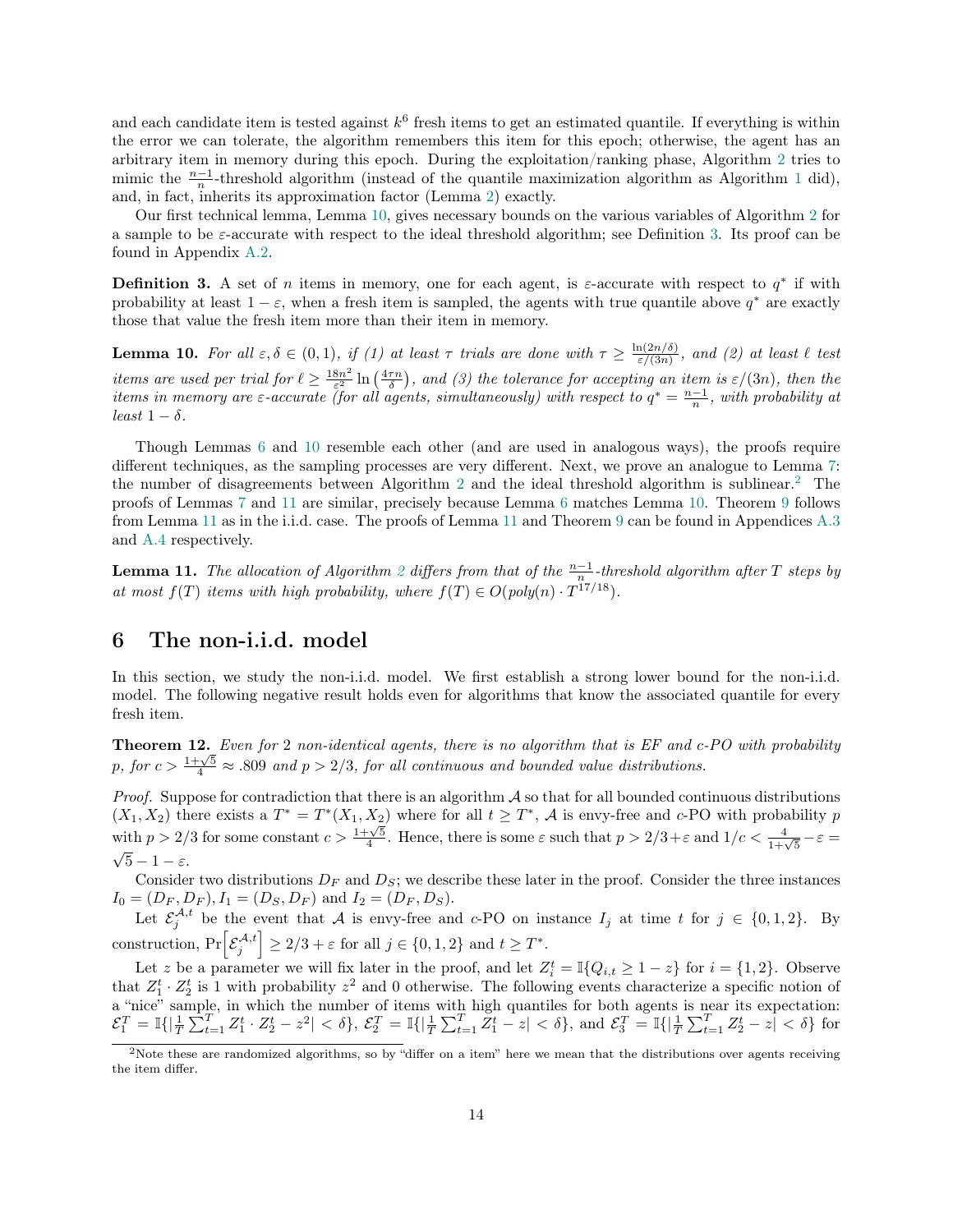some  $\delta > 0$ . By Hoeffding's inequality,  $\Pr[\bar{\mathcal{E}}_1^T] = \Pr\left[|\frac{1}{T}\sum_{t=1}^T Z_1^t \cdot Z_2^t - z^2| \ge \delta\right] \le 2 \exp\left(-2T\delta^2\right)$ . It follows that for  $T \geq \log(2/\varepsilon)/(2\delta^2)$ ,  $\Pr[\bar{\mathcal{E}}_1^T] \leq \varepsilon$ . Similarly, for  $T \geq \log(2/\varepsilon)/(2\delta^2)$ , it holds that  $\Pr[\bar{\mathcal{E}}_2^T] \leq \varepsilon$ , and  $Pr[\bar{E}_3^T] \leq \varepsilon$ . Consider an arbitrary  $T > T_{\text{max}} = \max\{T_0, T_1, T_2, \log(2/\varepsilon)/(2\delta^2)\}\.$  Applying a union bound,

$$
\Pr\Big[\bar{\mathcal{E}}_0^{\mathcal{A},T} \cup \bar{\mathcal{E}}_1^{\mathcal{A},T} \cup \bar{\mathcal{E}}_2^{\mathcal{A},T} \cup \bar{\mathcal{E}}_1^T \cup \bar{\mathcal{E}}_2^T \cup \bar{\mathcal{E}}_3^T\Big]\leq \sum_{i=0}^2 \Pr\Big[\bar{\mathcal{E}}_i^{\mathcal{A},T}\Big] + \sum_{i=1}^3 \Pr\big[\bar{\mathcal{E}}_i^T\big] < 3\cdot (\frac{1}{3}-\varepsilon) + 3\varepsilon = 1.
$$

It follows that  $Pr\left[\mathcal{E}_0^{\mathcal{A},T} \cap \mathcal{E}_1^{\mathcal{A},T} \cap \mathcal{E}_2^T \cap \mathcal{E}_1^T \cap \mathcal{E}_2^T \cap \mathcal{E}_3^T\right] > 0$ . Therefore, there must exist a sequence of T items whose quantiles satisfy all of  $\mathcal{E}_1^T$ ,  $\mathcal{E}_2^T$ , and  $\mathcal{E}_3^T$ , and, since A does not have access to the items' values, there must exist an allocation  $A<sup>T</sup>$  for these T items (in the support of A) that is EF and c-PO, no matter which of  $I_0$ ,  $I_1$  or  $I_2$  the values were taken from. Let  $q^T = \{(q_1(t), q_2(t))\}_{t=1}^T$  be these items' quantiles. Let  $H_B = \{t \in [T] : q_1(t) \geq 1 - z \text{ and } q_2(t) \geq 1 - z\}$  be the items for which  $Z_1^t \cdot Z_2^t = 1$ , and  $H_1 = \{ t \in [T] : q_1(t) \ge 1 - z \}$  the items for which  $Z_1^t = 1$ .

Set distributions  $D_F = \text{Unif}[1-w, 1]$  and  $D_S$ , under which each item is  $\text{Unif}[0, w]$  with probability z and at Unif $[1 - w, 1]$  with probability  $1 - z$ , for some small positive w that we fix later in the proof.

We have that some agent receives at most half the items in  $H_B$ ; without loss of generality this is agent 2, i.e.,  $|A_2^T \cap H_B| \ge |H_B|/2$ . We show that there exists a feasible more than  $1/c$  Pareto-improvement under the values in  $I_1$ . To that end, we compare  $A^T$  to the allocation  $\hat{A}$  where  $\hat{A}_1 = H_1$  and  $\hat{A}_2 = \bar{H}_1$ .

We next bound the utilities of each agent under  $A<sup>T</sup>$  and  $\hat{A}$ . Beginning with agent 1, we have

$$
u_1(\hat{A}_1) = u_1(H_1)
$$
  
\n
$$
\geq |H_1| \cdot (1 - w)
$$
  
\n
$$
\geq (\varepsilon_1^T) \cdot (z - \delta)(1 - w)
$$
  
\n
$$
= T(z - \delta - zw + \delta w)
$$
  
\n
$$
\geq T(z - \delta - w)
$$

and

$$
u_1(A_1) \leq w \cdot |A_1 \cap \bar{H_1}| + 1 \cdot |A_1 \cap H_1|
$$
  
\n
$$
\leq T \cdot w + |H_1| - |A_2 \cap H_1|
$$
  
\n
$$
\leq T \cdot w + |H_1| - |A_2 \cap H_B|
$$
  
\n
$$
\leq (\varepsilon_2^T) T \cdot w + T(z + \delta) - |A_2 \cap H_B|
$$
  
\n
$$
\leq T \cdot w + T(z + \delta) - |H_B|/2
$$
  
\n
$$
\leq (\varepsilon_1^T) T \cdot w + T(z + \delta) - T(z^2 - \delta)/2
$$
  
\n
$$
= T(z - z^2/2 + w + 3\delta/2).
$$

Together, these imply

$$
\frac{u_1(\hat{A}_1)}{u_1(A_1^T)} \ge \frac{z-\delta-w}{z-z^2/2+w+3\delta/2} = \frac{2z-2\delta-2w}{2z-z^2+2w+3\delta}.
$$

Next, we consider agent 2. We have

$$
u_2(\hat{A}_2) = u_2(\bar{H}_1)
$$
  
\n
$$
\ge (1 - w)|\bar{H}_1|
$$
  
\n
$$
= (1 - w)(T - |H_1|)
$$
  
\n
$$
\ge {(\varepsilon_2^T) (1 - w)T \cdot (1 - (z + \delta))}
$$
  
\n
$$
= T(1 - z - \delta - w + wz + w\delta)
$$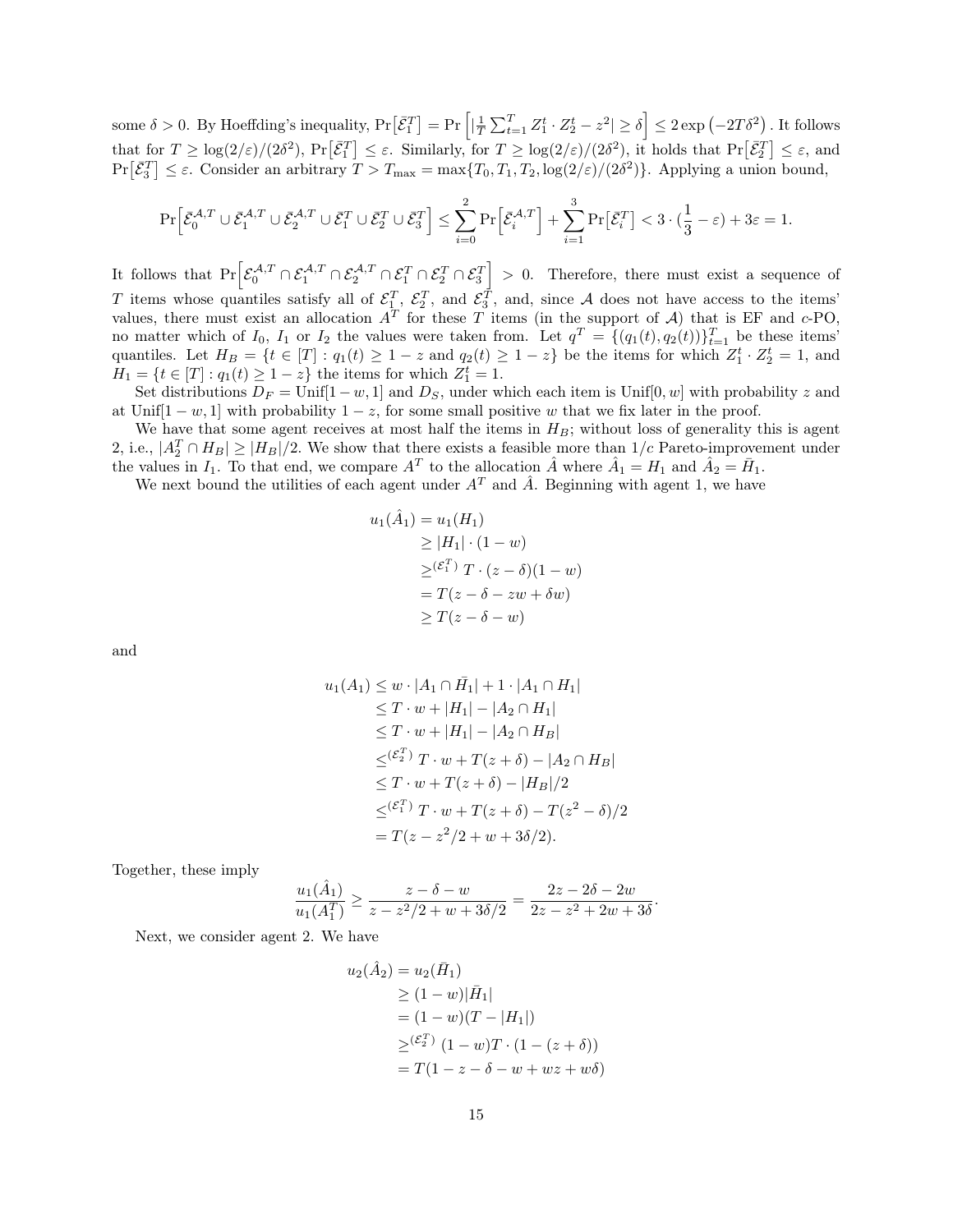$$
\geq T(1-z-\delta-w).
$$

By  $\mathcal{E}_0^{\mathcal{A}}, A^T$  is envy-free on  $I_0$ . It follows that  $|A_1^T| \ge (1-w)|A_2^T|$ . Since  $|A_1^T| + |A_2^T| = T$ , we have that  $|A_2^T| \leq \frac{1}{2-w}T$ . Hence,  $u_2(A_2^T) \leq |A_2^T| \leq \frac{1}{2-w}T$ . Combining these, we have

$$
\frac{u_2(\hat{A}_2)}{u_2(A_2^T)} = \frac{1 - z - \delta - w}{\frac{1}{2 - w}} = 2 - 2z - 2\delta - 2w - w + wz + w\delta + w^2 \ge 2 - 2z - 2\delta - 3w.
$$

Choose  $z = \frac{3-\sqrt{5}}{2}$ . Note that  $z^2 = \frac{7-3\sqrt{5}}{2}$ . Choose  $\delta, w < \varepsilon/25$ . We then have,

$$
\frac{u_1(\hat{A}_1)}{u_1(A_1^T)} > \frac{3 - \sqrt{5} - \varepsilon/5}{(\sqrt{5} - 1)/2 + \varepsilon/5} \n= \frac{3 - \sqrt{5}}{(\sqrt{5} - 1)/2 + \varepsilon/5} - \frac{\varepsilon/5}{(\sqrt{5} - 1)/2 + \varepsilon/5} \n> \frac{3 - \sqrt{5}}{(\sqrt{5} - 1)/2 + \varepsilon/5} - \frac{2\varepsilon}{5} \n> \frac{3 - \sqrt{5}}{(\sqrt{5} - 1)/2 \cdot (1 + 2\varepsilon/5)} - \frac{2\varepsilon}{5} \n= (\sqrt{5} - 1) \cdot \frac{1}{1 + 2\varepsilon/5} - \frac{2\varepsilon}{5} \n> (\sqrt{5} - 1) \cdot (1 - 2\varepsilon/5) - \frac{2\varepsilon}{5} \n> (\sqrt{5} - 1) \cdot (1 - 2\varepsilon/5) - \frac{2\varepsilon}{5} \n> (\sqrt{5} - 1) \cdot 2/5 < 1/2 \n> \sqrt{5} - 1 - \varepsilon \n> 1/c
$$

and

$$
\frac{u_2(\hat{A}_2)}{u_2(A_2^T)} > 2-(3-\sqrt{5})-\varepsilon/5 > \sqrt{5}-1-\varepsilon > 1/c,
$$

so this is more than a  $1/c$  Pareto Imrovement.

Algorithms [1](#page-8-0) and [2](#page-12-0) are envy-free with high probability, even in the non-i.i.d. model, since envy-freeness is not an "inter-agent" property. Our last result shows that they also give a constant approximation to Pareto efficiency, by combining Lemma [3](#page-5-0) with Lemmas [7](#page-9-0) and [11.](#page-13-4) Its proof can be found in Appendix [A.5.](#page-23-0)

<span id="page-15-0"></span>**Theorem [1](#page-8-0)3.** In the non-i.i.d. model, both Algorithm 1 (unbounded memory) and Algorithm [2](#page-12-0) (one-item memory) are EF and  $(1/e - \varepsilon)$ -PO, with high probability, for all  $\varepsilon > 0$ .

Interestingly, the guarantees for Algorithm [2](#page-12-0) in the non-i.i.d. model are only marginally worse compared to the i.i.d. model; the approximation ratio decreases from  $(1 - 1/e)^2 \approx 0.4$  to  $1/e \approx 0.37$ . Finally, we note that, even though the formal guarantees in Theorem [13](#page-15-0) are the same for the two algorithms, and even though Algorithm [2](#page-12-0) uses memory size of one, Algorithm [1](#page-8-0) has the benefit of much shorter epoch lengths (in addition to better guarantees under the i.i.d. model).

 $\Box$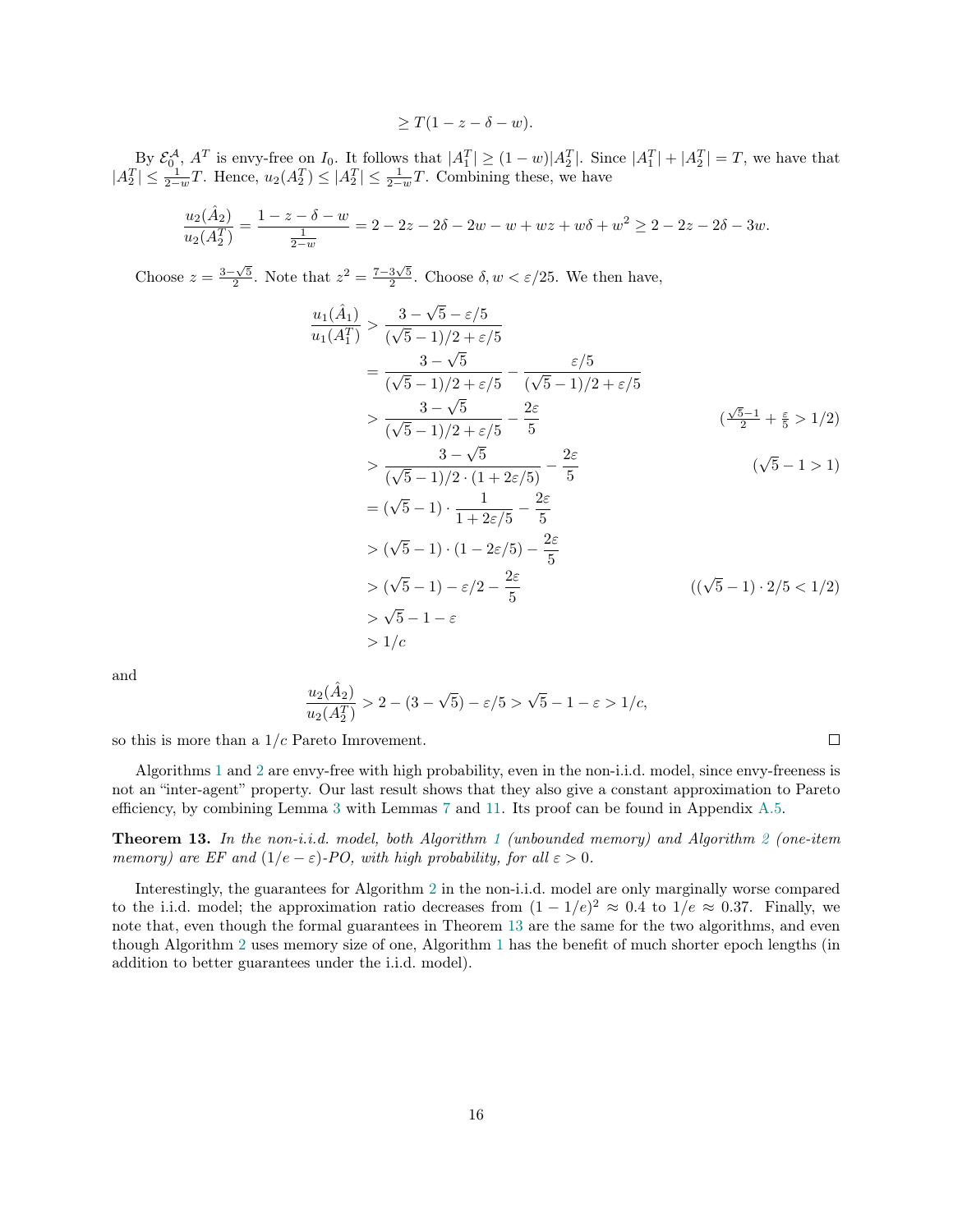# References

- <span id="page-16-10"></span><span id="page-16-9"></span>[AAGW15] Martin Damyanov Aleksandrov, Haris Aziz, Serge Gaspers, and Toby Walsh. Online fair division: Analysing a food bank problem. In Proceedings of the 24th International Joint Conference on Artificial Intelligence (IJCAI), pages 2540–2546, 2015.
	- [ABM16] Georgios Amanatidis, Georgios Birmpas, and Evangelos Markakis. On truthful mechanisms for maximin share allocations. In Proceedings of the 25th International Joint Conference on Artificial Intelligence (IJCAI), pages 31–37, 2016.
- <span id="page-16-4"></span>[AFRSV21] Elliot Anshelevich, Aris Filos-Ratsikas, Nisarg Shah, and Alexandros A Voudouris. Distortion in social choice problems: the first 15 years and beyond. In Proceedings of the 30th International Joint Conference on Artificial Intelligence (IJCAI), pages 4294–4301, 2021.
- <span id="page-16-8"></span><span id="page-16-7"></span><span id="page-16-6"></span><span id="page-16-1"></span>[AGMW15] Haris Aziz, Serge Gaspers, Simon Mackenzie, and Toby Walsh. Fair assignment of indivisible objects under ordinal preferences. Artificial Intelligence, 227:71–92, 2015.
	- [BBL+17] Dorothea Baumeister, Sylvain Bouveret, Jérôme Lang, Nhan-Tam Nguyen, Trung Thanh Nguyen, Jörg Rothe, and Abdallah Saffidine. Positional scoring-based allocation of indivisible goods. Autonomous Agents and Multi-Agent Systems, 31(3):628–655, 2017.
	- [BEL10] Sylvain Bouveret, Ulle Endriss, and Jérôme Lang. Fair division under ordinal preferences: Computing envy-free allocations of indivisible goods. In Proceedings of the 19th European Conference on Artificial Intelligence (ECAI), pages 387–392, 2010.
	- [BG22] Yushi Bai and Paul Gölz. Envy-free and pareto-optimal allocations for agents with asymmetric random valuations. In Proceedings of the 32nd International Joint Conference on Artificial Intelligence (IJCAI), 2022. Forthcoming.
	- [BKM22] Siddharth Barman, Arindam Khan, and Arnab Maiti. Universal and tight online algorithms for generalized-mean welfare. In Proceedings of the 36th AAAI Conference on Artificial Intelligence  $(AAAI), 2022.$  forthcoming.
	- [BKPP18] Gerdus Benade, Aleksandr M Kazachkov, Ariel D Procaccia, and Christos-Alexandros Psomas. How to make envy vanish over time. In Proceedings of the 10th ACM Conference on Economics and Computation (EC), pages 593–610, 2018.
	- [BNPS21] Gerdus Benade, Swaprava Nath, Ariel D Procaccia, and Nisarg Shah. Preference elicitation for participatory budgeting. Management Science, 67(5):2813–2827, 2021.
	- [CNPS17] Ioannis Caragiannis, Swaprava Nath, Ariel D Procaccia, and Nisarg Shah. Subset selection via implicit utilitarian voting. Journal of Artificial Intelligence Research, 58:123–152, 2017.
- <span id="page-16-12"></span><span id="page-16-5"></span><span id="page-16-3"></span><span id="page-16-2"></span><span id="page-16-0"></span>[DGK<sup>+</sup>14] John P. Dickerson, Jonathan Goldman, Jeremy Karp, Ariel D Procaccia, and Tuomas Sandholm. The computational rise and fall of fairness. In Proceedings of the 28th AAAI Conference on Artificial Intelligence (AAAI), pages 1405–1411, 2014.
- <span id="page-16-13"></span>[DKW56] Aryeh Dvoretzky, Jack Kiefer, and Jacob Wolfowitz. Asymptotic minimax character of the sample distribution function and of the classical multinomial estimator. The Annals of Mathematical Statistics, pages 642–669, 1956.
- <span id="page-16-11"></span>[FPV15] Eric Friedman, Christos-Alexandros Psomas, and Shai Vardi. Dynamic fair division with minimal disruptions. In Proceedings of the 16th ACM Conference on Economics and Computation  $(EC)$ , pages 697–713, 2015.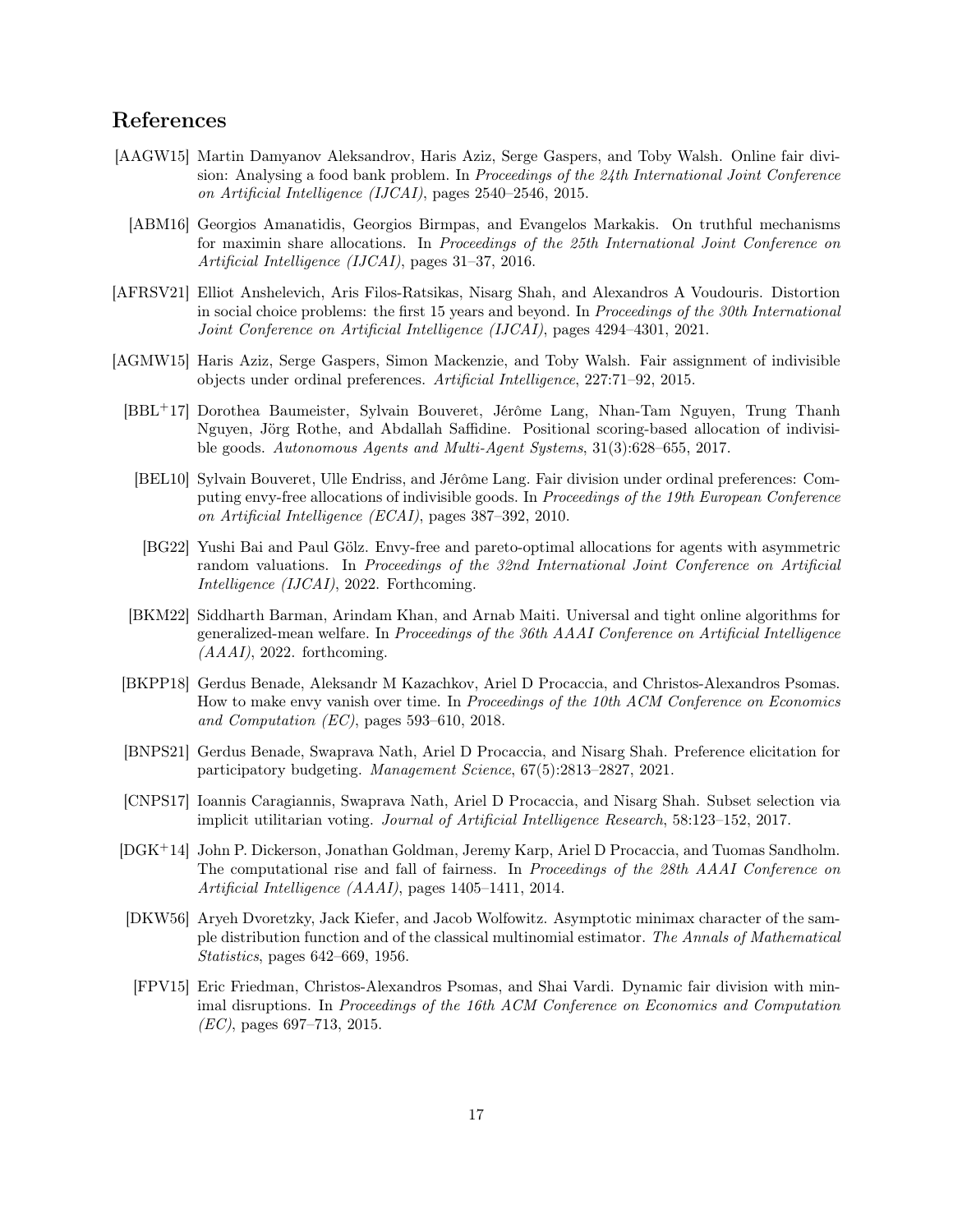- <span id="page-17-10"></span>[FPV17] Eric Friedman, Christos-Alexandros Psomas, and Shai Vardi. Controlled dynamic fair division. In Proceedings of the 18th ACM Conference on Economics and Computation (EC), pages 461– 478, 2017.
- <span id="page-17-13"></span><span id="page-17-7"></span>[FRFZ14] Aris Filos-Ratsikas, Søren Kristoffer Stiil Frederiksen, and Jie Zhang. Social welfare in one-sided matchings: Random priority and beyond. In Proceedings of the 7th International Symposium on Algorithmic Game Theory (SAGT), pages 1–12, 2014.
	- [GBI21] Artur Gorokh, Siddhartha Banerjee, and Krishnamurthy Iyer. From monetary to nonmonetary mechanism design via artificial currencies. Mathematics of Operations Research, 2021.
	- [Gen19] James E Gentle. Computational statistics. Springer, 2019.
- <span id="page-17-15"></span><span id="page-17-6"></span>[GHS20] Vasilis Gkatzelis, Daniel Halpern, and Nisarg Shah. Resolving the optimal metric distortion conjecture. In Proceedings of the 61st Symposium on Foundations of Computer Science (FOCS), pages 1427–1438, 2020.
- <span id="page-17-1"></span>[GKM17] Ashish Goel, Anilesh K Krishnaswamy, and Kamesh Munagala. Metric distortion of social choice rules: Lower bounds and fairness properties. In Proceedings of the 18th ACM Conference on Economics and Computation (EC), pages 287–304, 2017.
- <span id="page-17-12"></span>[GPT21] Vasilis Gkatzelis, Alexandros Psomas, and Xizhi Tan. Fair and efficient online allocations with normalized valuations. In Proceedings of the 35th AAAI Conference on Artificial Intelligence (AAAI), pages 5440–5447, 2021.
- <span id="page-17-11"></span><span id="page-17-8"></span>[HPPZ19] Jiafan He, Ariel D Procaccia, Alexandros Psomas, and David Zeng. Achieving a fairer future by changing the past. Proceedings of the 28th International Joint Conference on Artificial Intelligence (IJCAI), pages 343–349, 2019.
	- [HS21] Daniel Halpern and Nisarg Shah. Fair and efficient resource allocation with partial information. In Proceedings of the 30th International Joint Conference on Artificial Intelligence (IJCAI), pages 5456–5463, 2021.
- <span id="page-17-4"></span>[Kem20a] David Kempe. An analysis framework for metric voting based on lp duality. In Proceedings of the 34th AAAI Conference on Artificial Intelligence (AAAI), pages 2079–2086, 2020.
- <span id="page-17-5"></span>[Kem20b] David Kempe. Communication, distortion, and randomness in metric voting. In Proceedings of the 34th AAAI Conference on Artificial Intelligence (AAAI), pages 2087–2094, 2020.
- <span id="page-17-9"></span>[KPS14] Ian Kash, Ariel D Procaccia, and Nisarg Shah. No agent left behind: Dynamic fair division of multiple resources. Journal of Artificial Intelligence Research, 51:579–603, 2014.
- <span id="page-17-0"></span>[KPW16] David Kurokawa, Ariel D Procaccia, and Junxing Wang. When can the maximin share guarantee be guaranteed? In Proceedings of the 30th AAAI Conference on Artificial Intelligence (AAAI), pages 523–529, 2016.
- <span id="page-17-14"></span>[Mas90] Pascal Massart. The tight constant in the Dvoretzky-Kiefer-Wolfowitz inequality. The annals of Probability, pages 1269–1283, 1990.
- <span id="page-17-2"></span>[MSW20] Debmalya Mandal, Nisarg Shah, and David P Woodruff. Optimal communication-distortion tradeoff in voting. In Proceedings of the 21st ACM Conference on Economics and Computation (EC), pages 795–813, 2020.
- <span id="page-17-3"></span>[MW19] Kamesh Munagala and Kangning Wang. Improved metric distortion for deterministic social choice rules. In Proceedings of the 20th ACM Conference on Economics and Computation (EC), pages 245–262, 2019.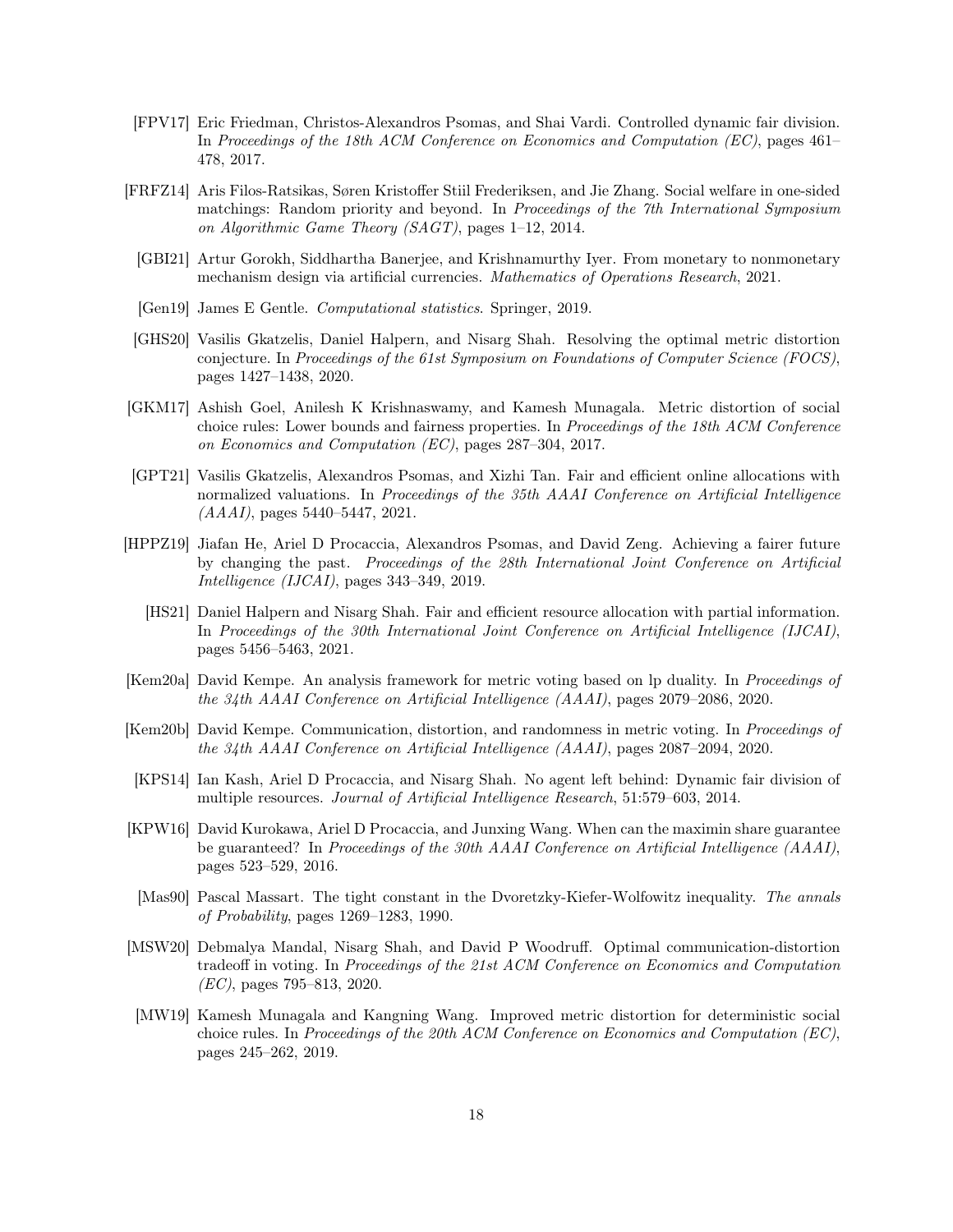- <span id="page-18-2"></span><span id="page-18-1"></span>[NNR17] Nhan-Tam Nguyen, Trung Thanh Nguyen, and Jörg Rothe. Approximate solutions to maxmin fair and proportionally fair allocations of indivisible goods. In Proceedings of the 16th International Conference on Autonomous Agents and Multi-Agent Systems (AAMAS), pages 262–271, 2017.
	- [PR06] Ariel D. Procaccia and Jeffrey S. Rosenschein. The distortion of cardinal preferences in voting. In Proceedings of the 10th International Workshop on Cooperative Information Agents (CIA), pages 317–331, 2006.
	- [RF90] Günther Ruhe and Bernd Fruhwirth. ε-optimality for bicriteria programs and its application to minimum cost flows. Computing,  $44(1):21-34$ , 1990.
- <span id="page-18-4"></span><span id="page-18-3"></span>[VPF21] Shai Vardi, Alexandros Psomas, and Eric Friedman. Dynamic fair resource division. Mathematics of Operations Research, 2021.
- <span id="page-18-0"></span>[ZP20] David Zeng and Alexandros Psomas. Fairness-efficiency tradeoffs in dynamic fair division. In Proceedings of the 21st ACM Conference on Economics and Computation (EC), pages 911–912, 2020.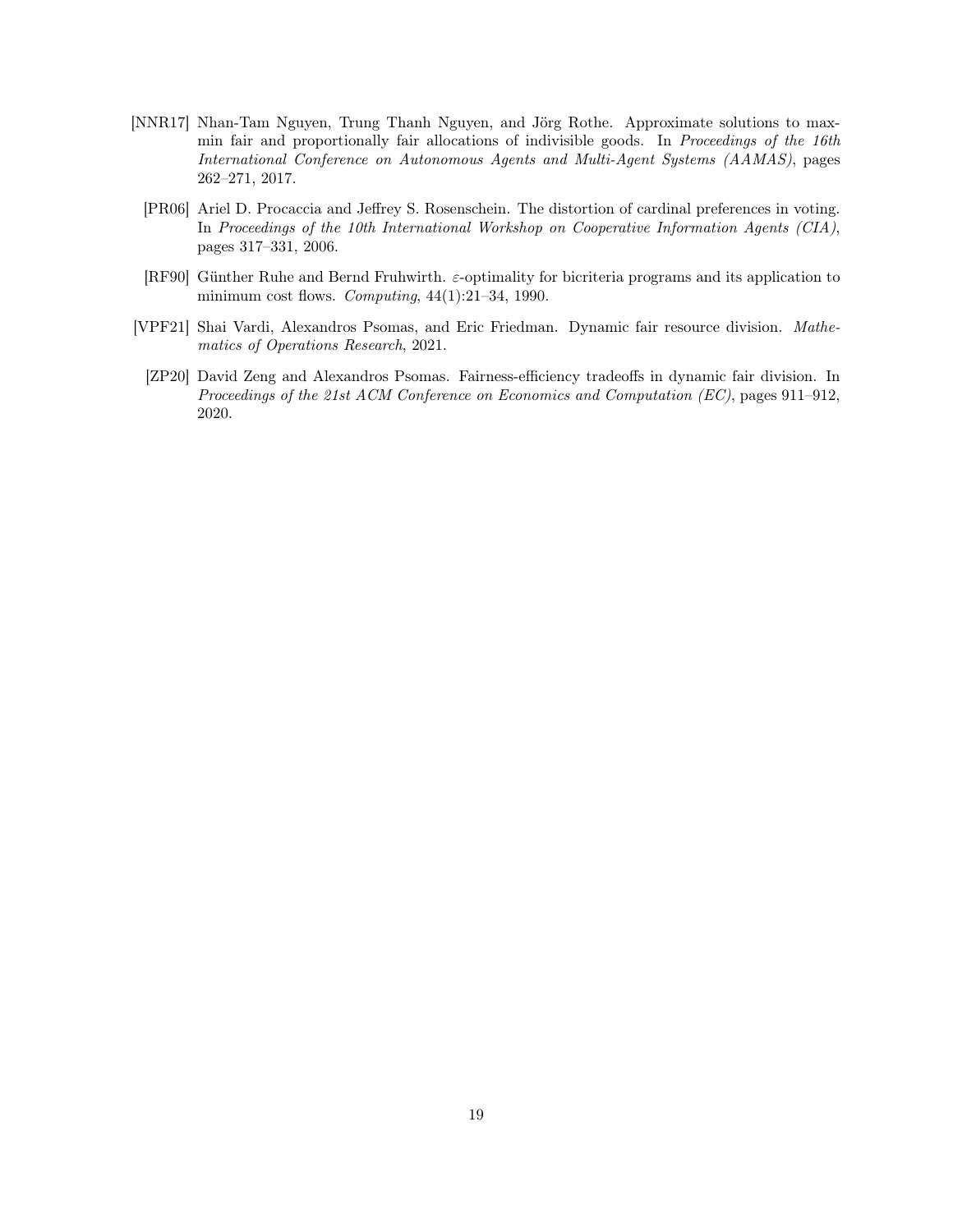# Appendix

### A Missing Proofs

#### <span id="page-19-0"></span>A.1 Proof of Lemma [1](#page-3-0)

We focus on quantile maximization. The same proof goes through essentially unchanged for the threshold algorithm; we explain the differences whenever it's appropriate.

Fix distributions  $D_1, \ldots, D_n$  with CDFs  $F_1, \ldots, F_n$ . Fix two agents i and j. We will show with high probability, *i* does not envy *j* (in a strong sense). Union bounding over all  $\binom{n}{2}$  pairs yields the lemma statement.

As in  $[DGK^+14]$  $[DGK^+14]$ , we compare the expected contribution of an item t to i's bundle and its expected contribution to  $j$ 's bundle. Let  $A$  be the random variable denoting the agent that received the item. We want to consider the difference  $\mathbb{E}[v_{i,t} \cdot \mathbb{I}[A=i]] - \mathbb{E}[v_{i,t} \cdot \mathbb{I}[A=j]]$ . Let  $H_i$  be the event that  $F_i(v_{i,t}) \geq \frac{n-1}{n}$ , and  $L<sub>i</sub>$  be the compliment. We split each of the two terms into conditional expectations depending on the signal, beginning with the first one:

$$
\mathbb{E}[v_{i,t} \cdot \mathbb{I}[A=i]] = \mathbb{E}[v_{i,t} \cdot \mathbb{I}[A=i] | H_i] \cdot \Pr[H_i] + \mathbb{E}[v_{i,t} \cdot \mathbb{I}[A=i] | L_i] \cdot \Pr[L_i].
$$

Note that, under quantile maximization,  $v_{i,t}$  is positively correlated with  $\mathbb{I}[A=i]$ : for any fixed value  $v_{i,t}$ ,  $A = i$  with probability  $F(v_{i,t})^{n-1}$ , which is increasing in  $v_{i,t}$ . Therefore, the expectation of the product is greater than or equal to the product of the expectations:  $\mathbb{E}[v_{i,t} \cdot \mathbb{I}[A=i] | H_i] \geq \mathbb{E}[v_{i,t} | H_i] \cdot \Pr[A=i | H_i]$ and  $\mathbb{E}[v_{i,t} \cdot \mathbb{I}[A=i] | L_i] \geq \mathbb{E}[v_{i,t} | L_i] \cdot \Pr[A=i | L_i]$ . Therefore

$$
\mathbb{E}[v_{i,t} \cdot \mathbb{I}[A=i]] \geq \mathbb{E}[v_{i,t} \mid H_i] \cdot \Pr[A=i \mid H_i] \cdot \Pr[H_i] + \mathbb{E}[v_{i,t} \mid L_i] \cdot \Pr[A=i \mid L_i] \cdot \Pr[L_i] \n= \mathbb{E}[v_{i,t} \mid H_i] \cdot \Pr[A=i \text{ and } H_i] + \mathbb{E}[v_{i,t} \mid L_i] \cdot \Pr[A=i \text{ and } L_i].
$$

For the threshold algorithm, we have equality above, since conditioned on either  $H_i$  or  $L_i$ ,  $v_{i,t}$  is independent of  $\mathbb{I}[A = i]$ , as the allocation depends only on the high vs low signal.

On the other hand,  $v_{i,t}$  is negatively correlated with  $\mathbb{I}[A=j]$ . Therefore

$$
\mathbb{E}[v_{i,t} \cdot \mathbb{I}[A=j]] \leq \mathbb{E}[v_{i,t} \mid H_i] \cdot \Pr[A=j \text{ and } H_i] + \mathbb{E}[v_{i,t} \mid L_i] \cdot \Pr[A=j \text{ and } L_i].
$$

Again, for the threshold algorithm, we have equality.

Combined, we have

$$
\mathbb{E}[v_{i,t} \cdot \mathbb{I}[A=i]] - \mathbb{E}[v_{i,t} \cdot \mathbb{I}[A=j]] \ge \mathbb{E}[v_{i,t} \mid H_i] \cdot (\Pr[A=i \text{ and } H_i] - \Pr[A=j \text{ and } H_i])
$$
(1)

<span id="page-19-2"></span><span id="page-19-1"></span>
$$
-\mathbb{E}\left[v_{i,t} \mid L_i\right] \cdot \left(\Pr[A=j \text{ and } L_i\right] - \Pr[A=i \text{ and } L_i]\right). \tag{2}
$$

We analyze [\(1\)](#page-19-1),  $Pr[A = i \text{ and } H_i] - Pr[A = j \text{ and } H_i]$ . Let  $H_j$  be the event that  $F_j(v_{j,t}) \geq \frac{n-1}{n}$  Let  $L_j$ be its complement. We have:

$$
(\Pr[A = i \text{ and } H_i \text{ and } L_j] + \Pr[A = i \text{ and } H_i \text{ and } H_j])
$$

$$
- (\Pr[A = j \text{ and } H_i \text{ and } L_j] + \Pr[A = j \text{ and } H_i \text{ and } H_j]).
$$

Notice that  $Pr[A = j \text{ and } H_i \text{ and } L_j] = 0$  because if agent i has a high quantile and j has a low quantile, j cannot receive the item (in either algorithm). Additionally, by symmetry,  $Pr[A = i \text{ and } H_i \text{ and } H_j] =$  $Pr[A = j \text{ and } H_i \text{ and } H_j].$  Therefore, [\(1\)](#page-19-1) simplifies to  $Pr[A = i \text{ and } H_i \text{ and } L_j].$  Finally, we note that  $Pr[A = i \text{ and } H_i \text{ and } L_j] \ge \frac{1}{n-1}$ , again, for both algorithms.

We analyze [\(2\)](#page-19-2),  $Pr[A = j \text{ and } L_i] - Pr[A = i \text{ and } L_i]$ . Let  $\mathcal{E}^{\text{low}}$  be the event that all agents other than i have quantile lower then  $\frac{n-1}{n}$ . Let  $\overline{\mathcal{E}^{\text{low}}}$  be its complement, the probability that at least one agent other than  $i$  has a high quantile. We have:

$$
\left(\Pr[A=j \text{ and } L_i \text{ and } \mathcal{E}^{\text{low}}] + \Pr[A=j \text{ and } L_i \text{ and } \overline{\mathcal{E}^{\text{low}}}\right]\right)
$$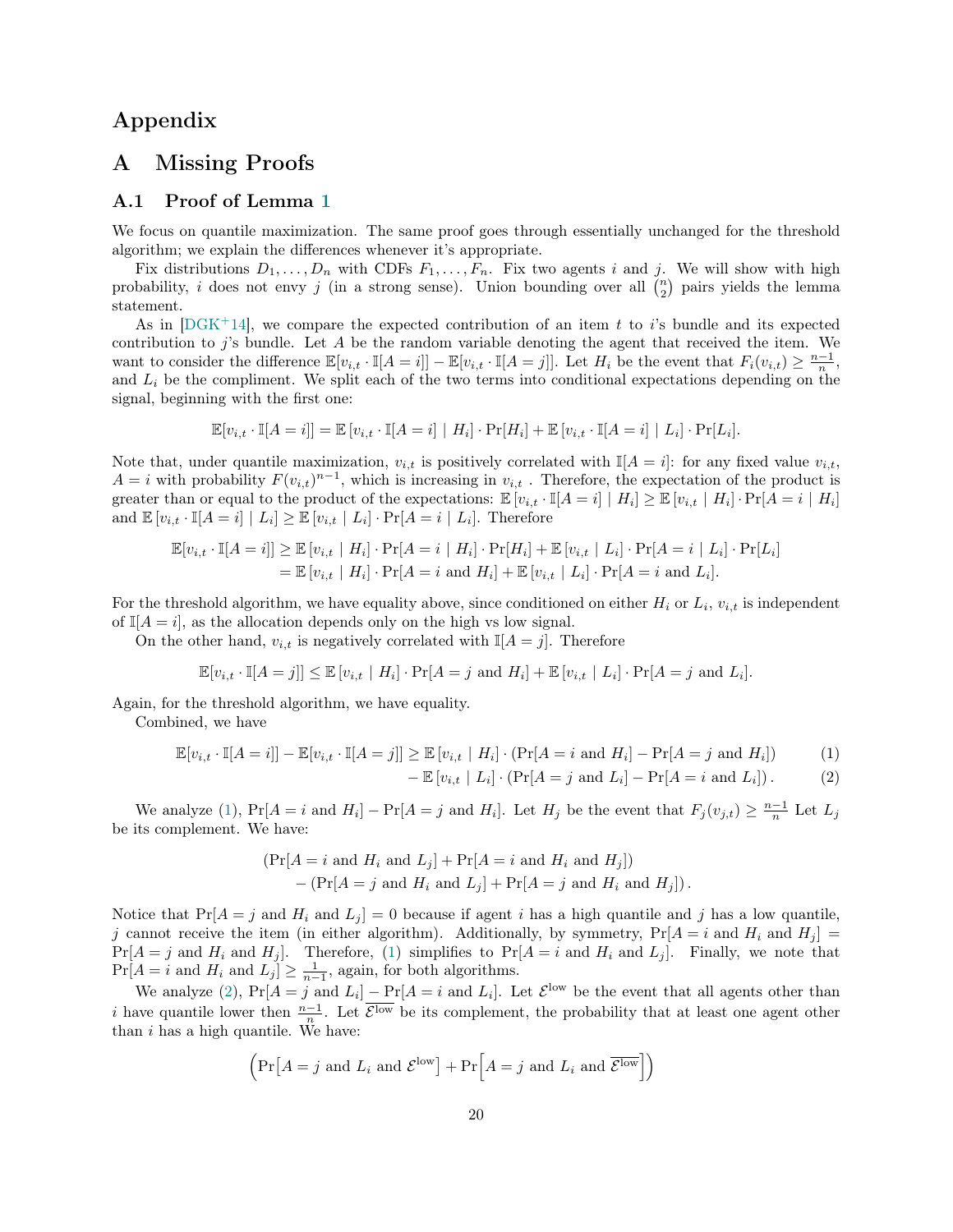$$
-\left(\Pr\left[A=i \text{ and } L_i \text{ and } \mathcal{E}^{\text{low}}\right] + \Pr\left[A=i \text{ and } L_i \text{ and } \overline{\mathcal{E}^{\text{low}}}\right]\right).
$$

Notice that  $Pr[A = i \text{ and } L_i \text{ and } \overline{\mathcal{E}^{\text{low}}}] = 0$  because if agent i has a low quantile and at least one other agent has a high quantile,  $i$  cannot receive the item. Additionally, by symmetry,

$$
Pr[A = j \text{ and } L_i \text{ and } \mathcal{E}^{\text{low}}] = Pr[A = i \text{ and } L_i \text{ and } \mathcal{E}^{\text{low}}],
$$

since when all agents have low quantiles,  $i$  and  $j$  are equally likely to receive the item. Hence, the probability in [\(2\)](#page-19-2) simplifies to  $Pr[A = j \text{ and } L_i \text{ and } \overline{\mathcal{E}^{\text{low}}}] = Pr[A = j | L_i \text{ and } \overline{\mathcal{E}^{\text{low}}}]$ .  $Pr[L_i \text{ and } \overline{\mathcal{E}^{\text{low}}}]$ . The first term is equal to  $1/(n-1)$ , since j is equally likely to receive the item compared to any agent. The second term is  $\frac{n-1}{n} \cdot \left(1 - \left(\frac{n-1}{n}\right)^{n-1}\right)$ . Observing that  $\left(\frac{n-1}{n}\right)^{n-1} = \left(1 - \frac{1}{n}\right)^{n-1} \ge \frac{1}{e}$ , we have that the probability in [\(2\)](#page-19-2) is at most  $\frac{1}{n}(1-\frac{1}{e})$ .

Overall, we have shown that

$$
\mathbb{E}[v_{i,t} \cdot \mathbb{I}[A = i]] - \mathbb{E}[v_{i,t} \cdot \mathbb{I}[A = j]] \geq \mathbb{E}[v_{i,t} | H_i] \frac{1}{n-1} - \mathbb{E}[v_{i,t} | L_i] \frac{e-1}{en}
$$
  

$$
\geq \frac{e-1}{en} (\mathbb{E}[v_{i,t} | H_i] - \mathbb{E}[v_{i,t} | L_i])
$$
  

$$
\geq \frac{1}{2n} (\mathbb{E}[v_{i,t} | H_i] - \mathbb{E}[v_{i,t} | L_i])
$$
  

$$
= \frac{1}{2n} (\mathbb{E}[X_i | H_i] - \mathbb{E}[X_i | L_i])
$$

It remains to show that the value of *i* for  $A_i^T$  is at least her value for  $A_j^T$  plus  $\frac{1}{4n}$  ( $\mathbb{E}[X_i | H_i] - \mathbb{E}[X_i | L_i]$ ) with high probability. Towards this, notice that the value of i for  $A_i^T$  minus her value for  $A_j^T$  is the sum of T i.i.d. random variables, supported in [-1,1], whose expectation is at least  $\frac{1}{2n}$  ( $\mathbb{E}[X_i | H_i] - \mathbb{E}[X_i | L_i]$ ), as we've established so far. Hoeffding's inequality then implies that the probability that this difference is less than  $b = \frac{1}{4n} \left( \mathbb{E} \left[ X_i \mid H_i \right] - \mathbb{E} \left[ X_i \mid L_i \right] \right)$  is at most  $2 \exp \left( -\frac{b^2 T}{2} \right)$ , i.e., exponentially small, since b is a constant. Observing that  $\mathbb{E}[X_i | H_i] \geq \mathbb{E}[X_i | Q_i \geq 1/2]$  and  $\mathbb{E}[X_i | L_i] \leq \mathbb{E}[X_i]$  concludes the proof.  $\Box$ 

#### <span id="page-20-0"></span>A.2 Proof of Lemma [10](#page-13-1)

Fix such an  $\varepsilon$ ,  $\delta$ ,  $\tau$ , and  $\ell$ . We claim that a sufficient condition for  $\varepsilon$ -accuracy is that all agents accept an item with quantile within  $q^* \pm \varepsilon/(2n)$ . Indeed, note that any sampled quantile outside this range will be classified (as high vs low) correctly. With such an error tolerance, the probability a specific agent's quantile (for a fresh item) falls within this range is at most  $\varepsilon/n$ . Via a union bound over all n agents, the probability that no agent has a quantile (for a fresh item) within this range is at least  $1 - \varepsilon$ . Hence, all that needs to be shown is that with probability  $1 - \delta$ , all agents accept an item and the accepted item has quantile within the allowed range.

Since there are  $\tau$  trials, there are at most  $n\tau$  items tested across all agents. We show that  $\ell$  is large enough such that with probability  $1 - \delta/2$ , all these tests are within  $\pm \varepsilon/(6n)$  of the true value. Using Hoeffding's inequality, the probability any specific test fails is at most

$$
2 \exp\left(-2\left(\frac{\varepsilon}{6n}\right)^2 \cdot \ell\right) = 2 \exp\left(-\frac{\varepsilon^2}{18n^2} \cdot \ell\right) \le 2 \exp\left(-\ln\left(\frac{4\tau n}{\delta}\right)\right) = \frac{\delta}{2\tau n},
$$

a union bound over all  $n\tau$  tests yields the required probability.

Note that under the condition that all the tests are this accurate, since the threshold for acceptance is  $\pm \varepsilon/(3n)$ , any accepted item will be within  $\pm \varepsilon/(2n)$  of  $q^*$ , as needed. What remains to be shown is that each agent will, with reasonable probability, accept an item. To that end, we need to show that with probability  $1 - \delta/2$ , all agents will test an item that is within  $\pm \varepsilon/(6n)$  of  $q^*$ . If such an item is tested and the test is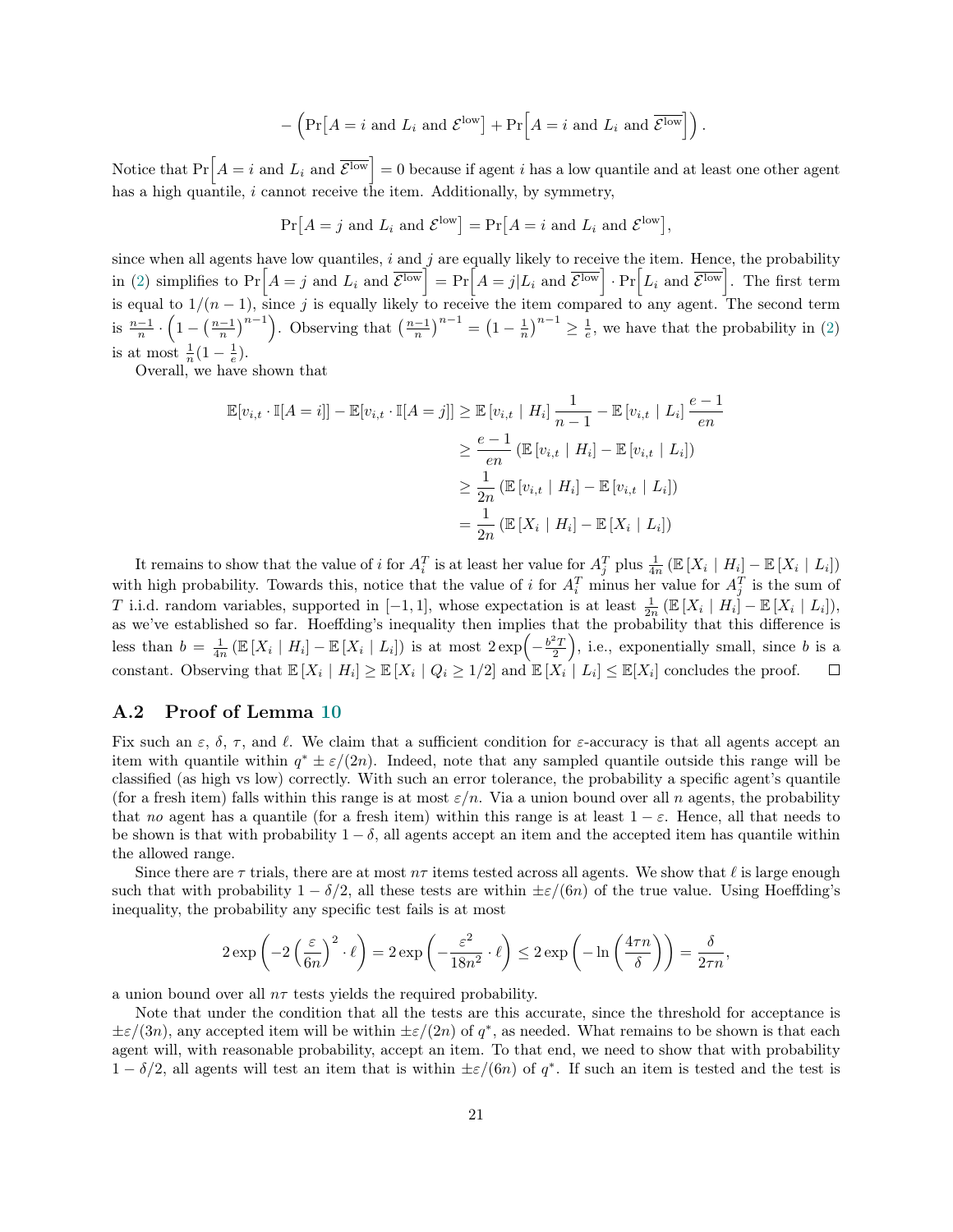accurate, the empirical estimate of its quantile is within  $\pm \varepsilon/(3n)$ , and the item would hence be accepted. A union bound will then tell us that both of these events would occur with probability  $1 - \delta$ .

Towards proving that each agent will test an item within  $\pm \varepsilon/(6n)$  of  $q^*$  with probability  $1 - \delta/2$ , we use a union bound, showing that each agent individually will not sample such an item with probability at most  $\delta/(2n)$ . In each of  $\tau$  trials, the probability such an item is sampled is  $\varepsilon/(3n)$ . Hence, the probability no such item is sampled is  $\left(1 - \frac{\varepsilon}{3n}\right)^{\tau}$ . We then have that

$$
\left(1 - \frac{\varepsilon}{3n}\right)^{\tau} = \left(1 - \frac{1}{\frac{3n}{\varepsilon}}\right)^{\tau}
$$
  
\n
$$
= \left(\left(1 - \frac{1}{\frac{3n}{\varepsilon}}\right)^{\frac{3n}{\varepsilon}}\right)^{\tau \cdot \frac{\varepsilon}{3n}}
$$
  
\n
$$
\leq \left(e^{-1}\right)^{\tau \cdot \frac{\varepsilon}{3n}}
$$
  
\n
$$
= e^{-\tau \cdot \frac{\varepsilon}{3n}}
$$
  
\n
$$
\leq e^{-\ln(2n/\delta)}
$$
  
\n
$$
= \frac{\delta}{2n},
$$
  
\n
$$
(1 - 1/x)^{x} \leq e^{-1} \text{ for all } x \geq 1
$$

as needed.

#### <span id="page-21-0"></span>A.3 Proof of Lemma [11](#page-13-4)

First, we prove that for all  $k \ge 10n$ , epoch k is  $\varepsilon_k$ -accurate with probability  $\delta_k$  for  $\varepsilon_k = 3n/k^2$  and  $\delta_k = 2ne^{-k}$ . Since  $k > 3n$  these are valid values between 0 and 1. Hence, we simply need to check that the  $\tau$  and  $\ell$  inequalities hold for the number of trials and number of test items specified in Algorithm [2.](#page-12-0) For arbitrary epoch  $k$ ,

$$
\frac{\ln(2n/\delta_k)}{\varepsilon_k/(3n)} = \ln(e^k)k^2 = k^3
$$

so the number of trials is sufficiently large. Further,

$$
\frac{18n^2}{\varepsilon_k^2} \ln\left(\frac{4k^3n}{\delta_k}\right) = 2k^4 \cdot \ln\left(2k^3 e^k\right)
$$
  
\n
$$
\leq 2k^4 \cdot \ln\left(k^4 e^k\right)
$$
  
\n
$$
= 2k^4 \cdot (k+4\ln k)
$$
  
\n
$$
\leq 2k^4 \cdot (k+4k)
$$
  
\n
$$
\leq 10k^5
$$
  
\n
$$
(k \geq 2)
$$

,

$$
\leq k^6. \tag{k \geq 10}
$$

Recall that  $k(t)$  is defined as the epoch of item t. As in the proof of Lemma [7,](#page-9-0) we characterize deviations from the ideal algorithm in four ways.

- 1. Item t was allocated in one of the first  $10n 1$  epochs; that is,  $k(t) < 10n$ .
- 2. Item t was allocated during the sampling phase of epoch  $k(t) \geq 10n$ .
- 3. Item t was allocated during the ranking phase of epoch  $k(t) \ge 10n$ , which was  $\varepsilon_{k(t)}$ -accurate.
- 4. Item t was allocated during the ranking phase of epoch  $k(t) \ge 10n$ , which was not  $\varepsilon_{k(t)}$ -accurate.

 $\Box$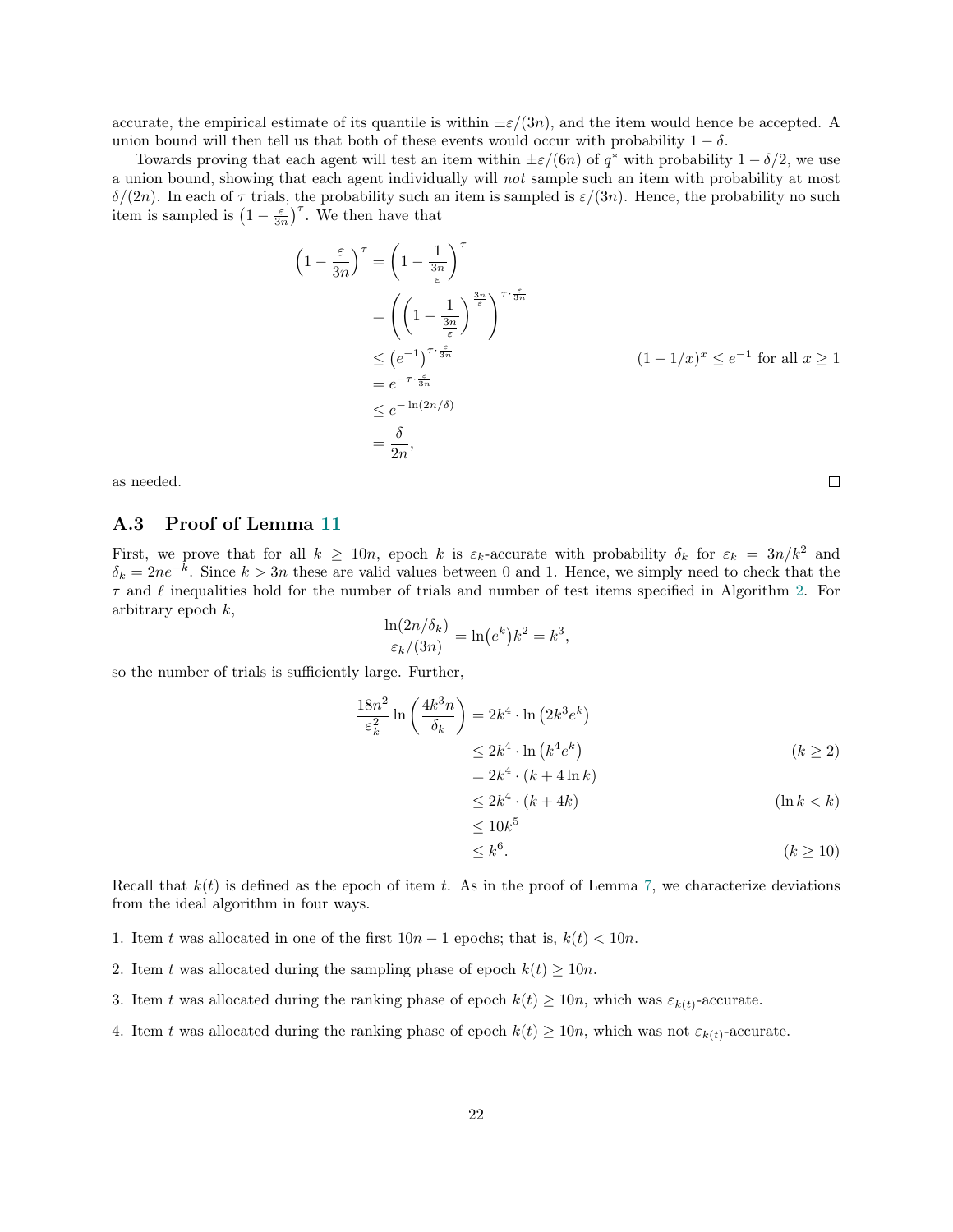We say an item t is incorrect (incorrectly allocated) when it is given to an agent with non-maximum quantile for it. We show that the number of mistakes in each category are bounded by  $10^{20}n^{19}$ ,  $2T^{5/9}$ ,  $7nT^{17/18}$  and  $1.3 \cdot 10^{16}n$  respectively, with high probability. This implies, via a union bound, that the total number of mistakes is at most the sum of these quantities, or  $O(poly(n) \cdot T^{17/18})$ , with high probability.

The number of items in category 1, is at most

$$
\sum_{k=1}^{10n} k^9 + k^{18} \le (10n)^{10} + (10n)^{19} \le 10^{20} n^{19}
$$

Notice that  $T \ge \sum_{k=1}^{k(T)-1} k^9 + k^{18} \ge (k(T)-1)^{18}$ , and therefore  $k(T) \le 2T^{1/18}$ .

For the second category, since  $k(T) \leq 2T^{1/18}$ , the total number of items in the sampling phase is (with probability 1) upper bounded by

$$
\sum_{k=1}^{k(T)} k^9 \le k(T)^{10} \le 2T^{5/9}.
$$

For the third category, note that each item t in this category has probability  $\varepsilon_{k(t)}$  of being incorrect. The expected number of mistakes is at most

$$
\sum_{k=10n}^{k(T)} \varepsilon_{k(t)} k^{18} = \sum_{k=10n}^{k(T)} 3nk^{16} \le 3nk(T)^{17} \le 6nT^{17/18}.
$$

Using Hoeffding's inequality we get that with high probability the number of mistakes is at most  $7nT^{17/18}$ , since a deviation of  $nT^{17/18}$  occurs with probability at most  $\exp(-2n^2T^{17/9}/T) = \exp(-2n^2T^{8/9})$ .

For the fourth category, the expected number of items in this category is at most

$$
\sum_{k=10n}^{k(T)} \delta_k k^{18} = 2n \sum_{k=10}^{k(T)} \frac{k^{18}}{e^k} \le 2n \sum_{k=1}^{\infty} \frac{k^{18}}{e^k} \le 1.3 \cdot 10^{16} n.
$$

Using Markov's inequality we have that the number of mistakes is at most  $1.3 \cdot 10^{16} n \ln(T)$  with probability at least  $1 - \ln(T)$ , i.e., with high probability.  $\Box$ 

#### <span id="page-22-0"></span>A.4 Proof of Theorem [9](#page-12-1)

The proof is nearly identical to the proof of Theorem [5.](#page-8-1) Fix a distribution  $D$  with CDF  $F$  and let  $X$  be a random variable with distribution D. Fix some  $\varepsilon$  to be  $(1-1/e) - \varepsilon$  welfare maximizing. Let  $\mathcal{E}_1^T$  be the event that the maximum social welfare at time T is at least  $1/2 \cdot \mathbb{E}[X] \cdot T$ , let  $\mathcal{E}_2^T$  be the event the ideal threshold algorithm is c-strongly-EF for  $c = \frac{(\mathbb{E}[X] - F(X) \geq 1/2] - \mathbb{E}[X])}{4n}$  $\frac{\sum 1}{2} \frac{2}{\log 4}$ , let  $\mathcal{E}_3^T$  be the event that the ideal threshold algorithm is a  $(1-1/e)^2 - \varepsilon/2$  $(1-1/e)^2 - \varepsilon/2$  $(1-1/e)^2 - \varepsilon/2$  approximation to well fare, and let  $\mathcal{E}_4^T$  be the event that Algorithm 2 differs from the ideal threshold algorithm on at most  $f(T)$  items from Lemma [11.](#page-13-4) We first claim that  $\mathcal{E}_1^T \cap \mathcal{E}_2^T \cap \mathcal{E}_3^T \cap \mathcal{E}_4^T$  $\mathcal{E}_1^T \cap \mathcal{E}_2^T \cap \mathcal{E}_3^T \cap \mathcal{E}_4^T$  $\mathcal{E}_1^T \cap \mathcal{E}_2^T \cap \mathcal{E}_3^T \cap \mathcal{E}_4^T$  occurs with high probability in T. Note that Lemmas [2,](#page-4-0) 1, and [11](#page-13-4) tell us each of  $\mathcal{E}_2^T$ ,  $\mathcal{E}_3^T$ , and  $\mathcal{E}_4^T$  occur with high probability. For  $\mathcal{E}_1^T$ , the maximum value for each item is in expectation at least the expected value for a single agent  $\mathbb{E}[X]$ . Hence, a Chernoff bound tells us  $\mathcal{E}_1^T$  occurs with probability at least  $1 - \exp\left(\frac{-\mathbb{E}[X]T}{8}\right)$  $\frac{[X]T}{8}$ , i.e., with high probability. The claim holds because the intersection of a finite number of high probability events occurs with high probability.

Next, note that for sufficiently large T, since  $f(T) \in o(T)$ ,  $f(T) \leq \frac{(\mathbb{E}[X] - F(X) \geq 1/2] - \mathbb{E}[X])}{8n}$  $\frac{1\geq 1/2\mid -\mathbb{E}[X]\mid}{8n} \cdot T$  and  $f(T) \leq$  $\varepsilon/4 \cdot \mathbb{E}[X] \cdot T$ . Fix such a sufficiently large T. We show that conditioned on  $\mathcal{E}_1^{T^n} \cap \mathcal{E}_2^T \cap \mathcal{E}_3^T \cap \mathcal{E}_4^T$ , both EF and  $((1 - 1/e)^2 - \varepsilon)$  $((1 - 1/e)^2 - \varepsilon)$  $((1 - 1/e)^2 - \varepsilon)$ -welfare hold. Recall that a "difference" between Algorithm 2 and the ideal threshold algorithm refers to different distributions over the agents that get some item (i.e., a different randomized allocation). In order to make statements about envy-freeness and efficiency we need a way to argue about the differences between the algorithms ex-post. However, notice that without loss of generality we can couple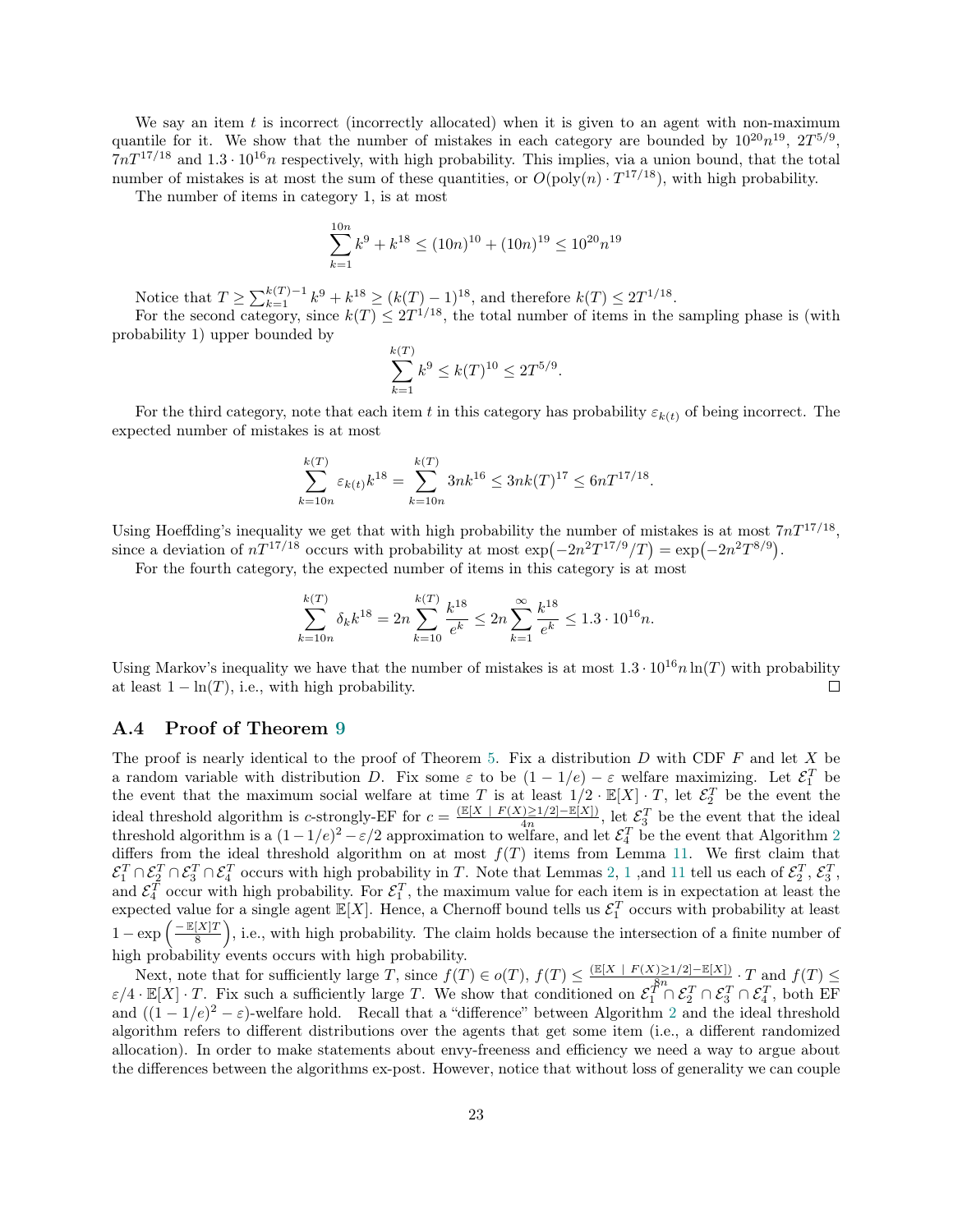the decision made by the two algorithms when randomized allocation is the same; that is, when Algorithm [2](#page-12-0) does not differ from the ideal threshold algorithm we can assume without loss of generality that the agent who gets the item is the same. Let  $A^{IT} = (A_1^{IT}, \ldots, A_n^{IT})$  be the allocation of the ideal threshold algorithm and  $A = (A_1, \ldots, A_n)$  be the allocation of Algorithm [2.](#page-12-0) Beginning with envy-freeness, we have that for all pairs of agents  $i$  and  $j$ ,

$$
v_i(A_i) \geq {(\mathcal{E}_4^T)} v_i(A_i^{IT}) - f(T)
$$
  
\n
$$
\geq {(\mathcal{E}_2^T)} v_i(A_j^{IT}) - f(T) + \frac{(\mathbb{E}[X \mid F(X) \geq 1/2] - \mathbb{E}[X])T}{4n}
$$
  
\n
$$
\geq {(\mathcal{E}_4^T)} v_i(A_j) - 2f(T) + \frac{(\mathbb{E}[X \mid F(X) \geq 1/2] - \mathbb{E}[X])T}{4n}
$$
  
\n
$$
\geq v_i(A_j),
$$

so the allocation is envy-free. Let  $A^*$  be a welfare-maximizing algorithm. For the welfare approximation, we then have

$$
\frac{\mathsf{sw}(A)}{\mathsf{sw}(A^*)} = \frac{\mathsf{sw}(A^{IT}) - (\mathsf{sw}(A^{IT}) - \mathsf{sw}(A))}{\mathsf{sw}(A^*)}
$$
\n
$$
\geq (\varepsilon_4^T) \frac{\mathsf{sw}(A^{IT}) - f(T)}{\mathsf{sw}(A^*)}
$$
\n
$$
= \frac{\mathsf{sw}(A^{IT})}{\mathsf{sw}(A^*)} - \frac{f(T)}{\mathsf{sw}(A^*)}
$$
\n
$$
\geq (\varepsilon_3^T) (1 - 1/e)^2 - \varepsilon/2 - \frac{f(T)}{\mathsf{sw}(A^*)}
$$
\n
$$
\geq (\varepsilon_1^T) (1 - 1/e)^2 - \varepsilon/2 - \frac{f(T)}{1/2 \cdot \mathbb{E}[X] \cdot T}
$$
\n
$$
\geq (1 - 1/e)^2 - \varepsilon/2 - \frac{\varepsilon/4 \cdot \mathbb{E}[X] \cdot T}{1/2 \cdot \mathbb{E}[X] \cdot T}
$$
\n
$$
= (1 - 1/e)^2 - \varepsilon,
$$

as needed.

#### <span id="page-23-0"></span>A.5 Proof of Theorem [13](#page-15-0)

The proof of envy-freeness for each algorithm is nearly identical to Theorems [5](#page-8-1) and [9](#page-12-1) respectively; we show it here for completeness. We focus on Algorithm [1.](#page-8-0) The proof for Algorithm [2](#page-12-0) goes through identically with all occurances of quantile maximization replaced with the ideal threshold algorithm and all occurances of Lemma [7](#page-9-0) replaced with Lemma [11.](#page-13-4)

 $\Box$ 

Fix a distributions  $D_1, \ldots, D_n$  with CDFs  $F_1, \ldots, F_n$  and let  $X_i$  be a random variable with distribution D<sub>i</sub>. Fix some  $\varepsilon$  to be  $(1/e - \varepsilon)$ -PO. Let  $E = \min_{i \in \mathcal{N}} \mathbb{E}[X_i]$  be the minimum expected value for all agents. Let  $\mathcal{E}_1^T$  be the event that each agent i's value for their bundle at time T is at least  $1/(2n) \cdot E \cdot T$ , let  $\mathcal{E}_2^T$ be the even that quantile maximization is c-strongly-EF for  $c = \min_{x \in \mathcal{N}} \frac{\left(\mathbb{E}[X_i] - F_i(X_i) \geq 1/2\right] - \mathbb{E}[X_i]}{4n}$ , let  $\mathcal{E}_3^T$  be the event that quantile maximization is a  $(1/e - \varepsilon/2)$  $(1/e - \varepsilon/2)$  $(1/e - \varepsilon/2)$ -PO, and let  $\mathcal{E}_4^T$  be the event that Algorithm 1 differs from quantile maximization on at most  $f(T)$  items from Lemma [7.](#page-9-0) We first claim that  $\mathcal{E}_1^T \cap \mathcal{E}_2^T \cap \mathcal{E}_3^T \cap \mathcal{E}_4^T$  occurs with high probability in T. Note that Lemmas [1,](#page-3-0) [3,](#page-5-0) and [7](#page-9-0) tell us  $\mathcal{E}_2^T, \mathcal{E}_3^T$ high probability, respectively. For  $\mathcal{E}_1^T$ , note that under quantile maximization, the probability each agent i receives an item is exactly  $1/n$  and the expected value conditioned on receiving the item is at least  $\mathbb{E}[X_i] \geq E$ . Hence, the expected contribution of each item to  $v_i(A_i)$  is at least  $1/n \cdot E$ . A Chernoff bound then tells us  $\mathcal{E}_1^T$  holds for agent i with probability at least  $1 - \exp\left(\frac{-ET}{8n}\right)$ . A union bound over all agent's tells simultaneously for all agents with probability at least  $1-n \exp\left(\frac{-ET}{8n}\right)$ , i.e., with high probability. The claim holds because the intersection of a finite number of high probability events occurs with high probability.